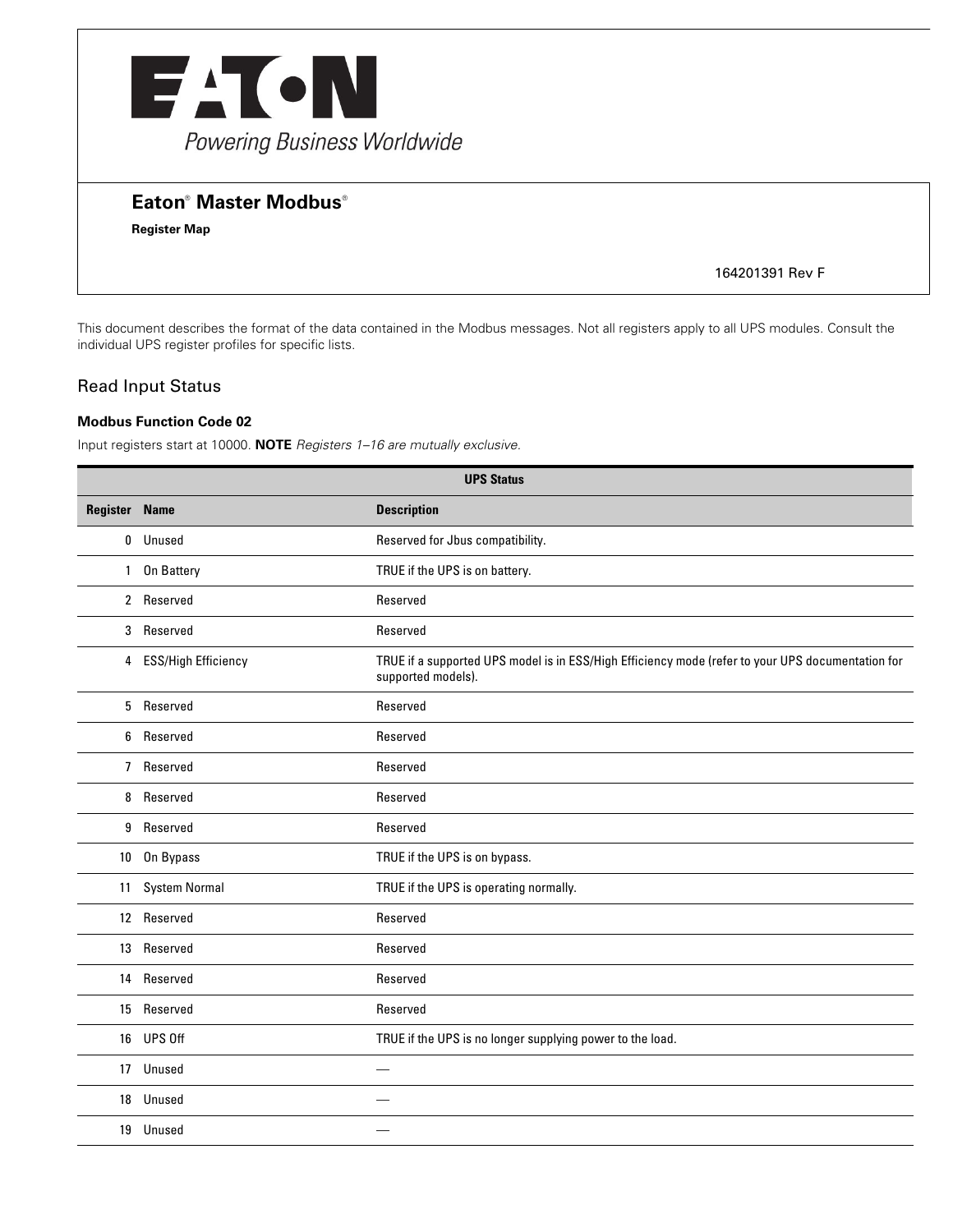| <b>UPS Status</b>    |                                     |                                                    |
|----------------------|-------------------------------------|----------------------------------------------------|
| <b>Register Name</b> |                                     | <b>Description</b>                                 |
|                      | 20 Unused                           |                                                    |
|                      | 21 Unused                           |                                                    |
|                      | 22 Unused                           |                                                    |
| 23                   | Unused                              |                                                    |
|                      | 24 Unused                           |                                                    |
| 25                   | Unused                              |                                                    |
| 26                   | Unused                              |                                                    |
| 27                   | Unused                              |                                                    |
| 28                   | Unused                              |                                                    |
| 29                   | Unused                              |                                                    |
| 30                   | Unused                              |                                                    |
| 31                   | Unused                              |                                                    |
|                      | 32 Static Position Switch           | TRUE if the static switch is on.                   |
| 33                   | <b>Critical Buss Breaker</b>        | TRUE if the critical bus breaker is closed.        |
| 34                   | <b>Bypass Breaker</b>               | TRUE if the bypass breaker is closed.              |
| 35                   | <b>Backfeed Breaker</b>             | TRUE if the backfeed breaker is closed.            |
| 36                   | <b>Bypass Input Power</b>           | TRUE if the bypass input power is available.       |
| 37                   | Maintenance Isolation Breaker (MIB) | TRUE if the MIB is closed.                         |
| 38                   | Maintenance Bypass Breaker (MBB)    | TRUE if the MBB is closed.                         |
| 39                   | Maintenance Bypass Input (MBP)      | TRUE if the MBP has input power.                   |
| 40                   | <b>SBM Normal</b>                   | TRUE if the system is normal.                      |
| 41                   | <b>SBM On Battery</b>               | TRUE if the modules are on battery.                |
|                      | 42 SBM On Bypass                    | TRUE if the critical load is on bypass.            |
| 43                   | <b>SBM Notice</b>                   | TRUE if minor alarm advisory.                      |
| 44                   | <b>SBM Alarm</b>                    | TRUE if major alarm, shutdown imminent.            |
| 45                   | SBM On Standby                      | TRUE if on standby.                                |
| 46                   | Unused                              |                                                    |
| 47                   | Unused                              |                                                    |
| 48                   | UPM #1 Normal LED                   | TRUE if system normal and inverter on line.        |
| 49                   | UPM #1 Battery LED                  | TRUE if the modules are on battery in single mode. |
| 50                   | UPM #1 Bypass LED                   | TRUE if the critical load is on bypass (single).   |
| 51                   | UPM #1 Notice LED                   | TRUE if minor alarm (single mode).                 |
| 52                   | UPM #1 Alarm LED                    | TRUE if major alarm, shutdown imminent.            |
| 53                   | UPM #1 Standby LED                  | TRUE if on standby.                                |
|                      | 54 UPM #1 Present                   | TRUE if present.                                   |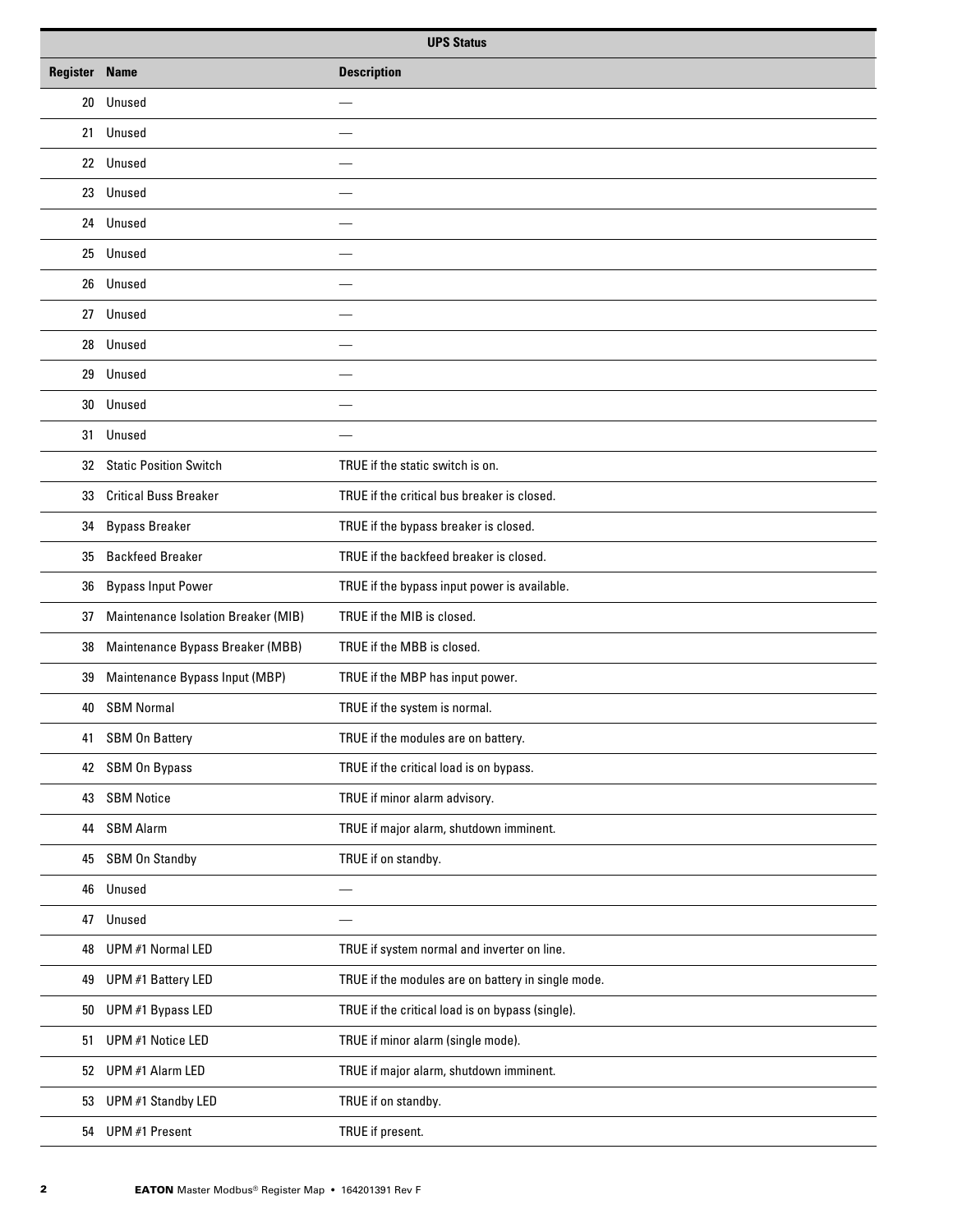| <b>UPS Status</b>    |                           |                                                    |
|----------------------|---------------------------|----------------------------------------------------|
| <b>Register Name</b> |                           | <b>Description</b>                                 |
| 55                   | Unused                    |                                                    |
| 56                   | UPM #2 Normal LED         | TRUE if system normal and inverter on line.        |
| 57                   | UPM #2 Battery LED        | TRUE if the modules are on battery in single mode. |
| 58                   | UPM #2 Bypass LED         | TRUE if the critical load is on bypass (single).   |
| 59                   | UPM #2 Notice LED         | TRUE if minor alarm (single mode).                 |
| 60                   | UPM #2 Alarm LED          | TRUE if major alarm, shutdown imminent.            |
| 61                   | UPM #2 Standby LED        | TRUE if on standby.                                |
| 62                   | UPM #2 Present            | TRUE if present.                                   |
| 63                   | Unused                    |                                                    |
| 64                   | UPM #3 Normal LED         | TRUE if system normal and inverter on line.        |
| 65                   | UPM #3 Battery LED        | TRUE if the modules are on battery in single mode. |
| 66                   | UPM #3 Bypass LED         | TRUE if the critical load is on bypass (single).   |
| 67                   | UPM #3 Notice LED         | TRUE if minor alarm (single mode).                 |
| 68                   | UPM #3 Alarm LED          | TRUE if major alarm, shutdown imminent.            |
| 69                   | UPM #3 Standby LED        | TRUE if on standby.                                |
| 70                   | UPM #3 Present            | TRUE if present.                                   |
| 71                   | Unused                    |                                                    |
|                      | 72 UPM #4 Normal LED      | TRUE if system normal and inverter on line.        |
| 73                   | UPM #4 Battery LED        | TRUE if the modules are on battery in single mode. |
| 74                   | UPM #4 Bypass LED         | TRUE if the critical load is on bypass (single).   |
| 75                   | UPM #4 Notice LED         | TRUE if minor alarm (single mode).                 |
| 76                   | UPM #4 Alarm LED          | TRUE if major alarm, shutdown imminent.            |
| 77                   | <b>UPM #4 Standby LED</b> | TRUE if on standby.                                |
| 78                   | <b>UPM #4 Present</b>     | TRUE if present.                                   |
| 79                   | Unused                    |                                                    |
| 80                   | UPM #5 Normal LED         | TRUE if system normal and inverter on line.        |
| 81                   | UPM #5 Battery LED        | TRUE if the modules are on battery in single mode. |
| 82                   | UPM #5 Bypass LED         | TRUE if the critical load is on bypass (single).   |
| 83                   | UPM #5 Notice LED         | TRUE if minor alarm (single mode).                 |
| 84                   | UPM #5 Alarm LED          | TRUE if major alarm, shutdown imminent.            |
| 85                   | UPM #5 Standby LED        | TRUE if on standby.                                |
| 86                   | UPM #5 Present            | TRUE if present.                                   |
| 87                   | Unused                    | $\overline{\phantom{0}}$                           |
| 88                   | UPM #6 Normal LED         | TRUE if system normal and inverter on line.        |
| 89                   | UPM #6 Battery LED        | TRUE if the modules are on battery in single mode. |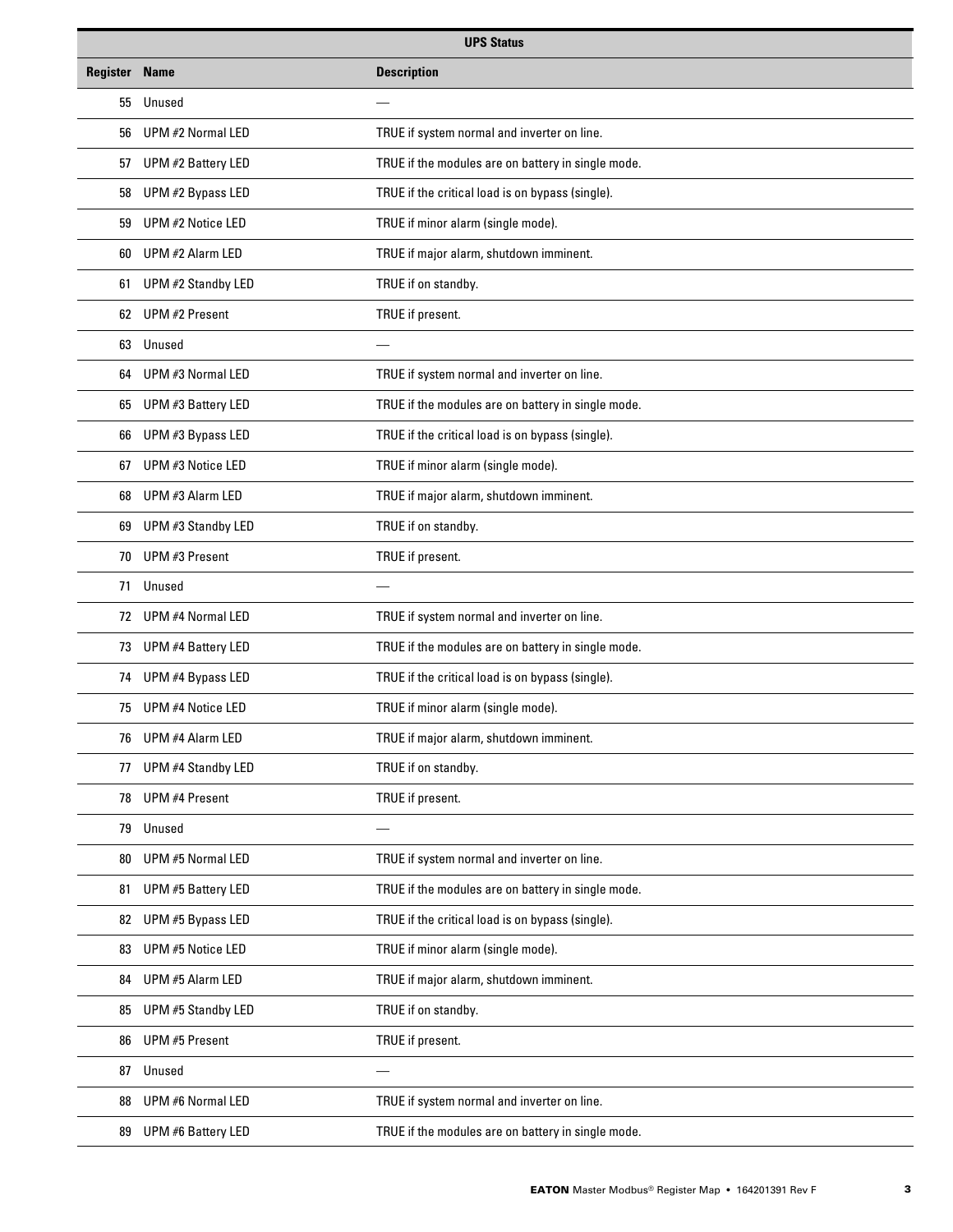| <b>UPS Status</b>    |                                    |                                                             |
|----------------------|------------------------------------|-------------------------------------------------------------|
| <b>Register Name</b> |                                    | <b>Description</b>                                          |
| 90                   | UPM #6 Bypass LED                  | TRUE if the critical load is on bypass (single).            |
| 91                   | UPM #6 Notice LED                  | TRUE if minor alarm (single mode).                          |
| 92                   | UPM #6 Alarm LED                   | TRUE if major alarm, shutdown imminent.                     |
| 93                   | UPM #6 Standby LED                 | TRUE if on standby.                                         |
| 94                   | UPM #6 Present                     | TRUE if present.                                            |
| 95                   | Unused                             |                                                             |
| 96                   | UPM #7 Normal LED                  | TRUE if system normal and inverter on line.                 |
| 97                   | UPM #7 Battery LED                 | TRUE if the modules are on battery in single mode.          |
| 98                   | UPM #7 Bypass LED                  | TRUE if the critical load is on bypass (single).            |
| 99                   | UPM #7 Notice LED                  | TRUE if minor alarm (single mode).                          |
| 100                  | UPM #7 Alarm LED                   | TRUE if major alarm, shutdown imminent.                     |
| 101                  | UPM #7 Standby LED                 | TRUE if on standby.                                         |
|                      | 102 UPM #7 Present                 | TRUE if present.                                            |
| 103                  | Unused                             |                                                             |
| 104                  | UPM #8 Normal LED                  | TRUE if system normal and inverter on line.                 |
| 105                  | UPM #8 Battery LED                 | TRUE if the modules are on battery in single mode.          |
| 106                  | UPM #8 Bypass LED                  | TRUE if the critical load is on bypass (single).            |
| 107                  | UPM #8 Notice LED                  | TRUE if minor alarm (single mode).                          |
| 108                  | UPM #8 Alarm LED                   | TRUE if major alarm, shutdown imminent.                     |
| 109                  | UPM #8 Standby LED                 | TRUE if on standby.                                         |
|                      | 110 UPM #8 Present                 | TRUE if present.                                            |
| 111                  | Unused                             |                                                             |
|                      | 112 Rectifier Status               | TRUE if the rectifier is on.                                |
| 113                  | <b>Rectifier Input Status</b>      | TRUE if rectifier input is present.                         |
| 114                  | <b>Bypass Status</b>               | TRUE if bypass is on.                                       |
| 115                  | <b>Bypass Input Status</b>         | TRUE if bypass voltage is out of limits.                    |
| 116                  | Input Circuit Breaker Status (CB1) | TRUE if CB1 is closed.                                      |
| 117                  | <b>Battery Disconnect Status</b>   | TRUE if the battery disconnect is closed.                   |
| 118                  | <b>Inverter Disconnect Status</b>  | TRUE if the UPS is on line and inverter is supplying power. |
| 119                  | <b>Inverter Status</b>             | TRUE if the inverter is on.                                 |
| 120                  | <b>UPM Normal</b>                  | TRUE if UPM normal.                                         |
| 121                  | <b>UPM On Battery</b>              | TRUE if UPM on battery.                                     |
| 122                  | <b>UPM Bypass (Off Line)</b>       | TRUE if UPM is offline.                                     |
| 123                  | <b>UPM Notice</b>                  | TRUE if UPM warning advisory.                               |
| 124                  | <b>UPM Alarm</b>                   | TRUE if UPM major alarm.                                    |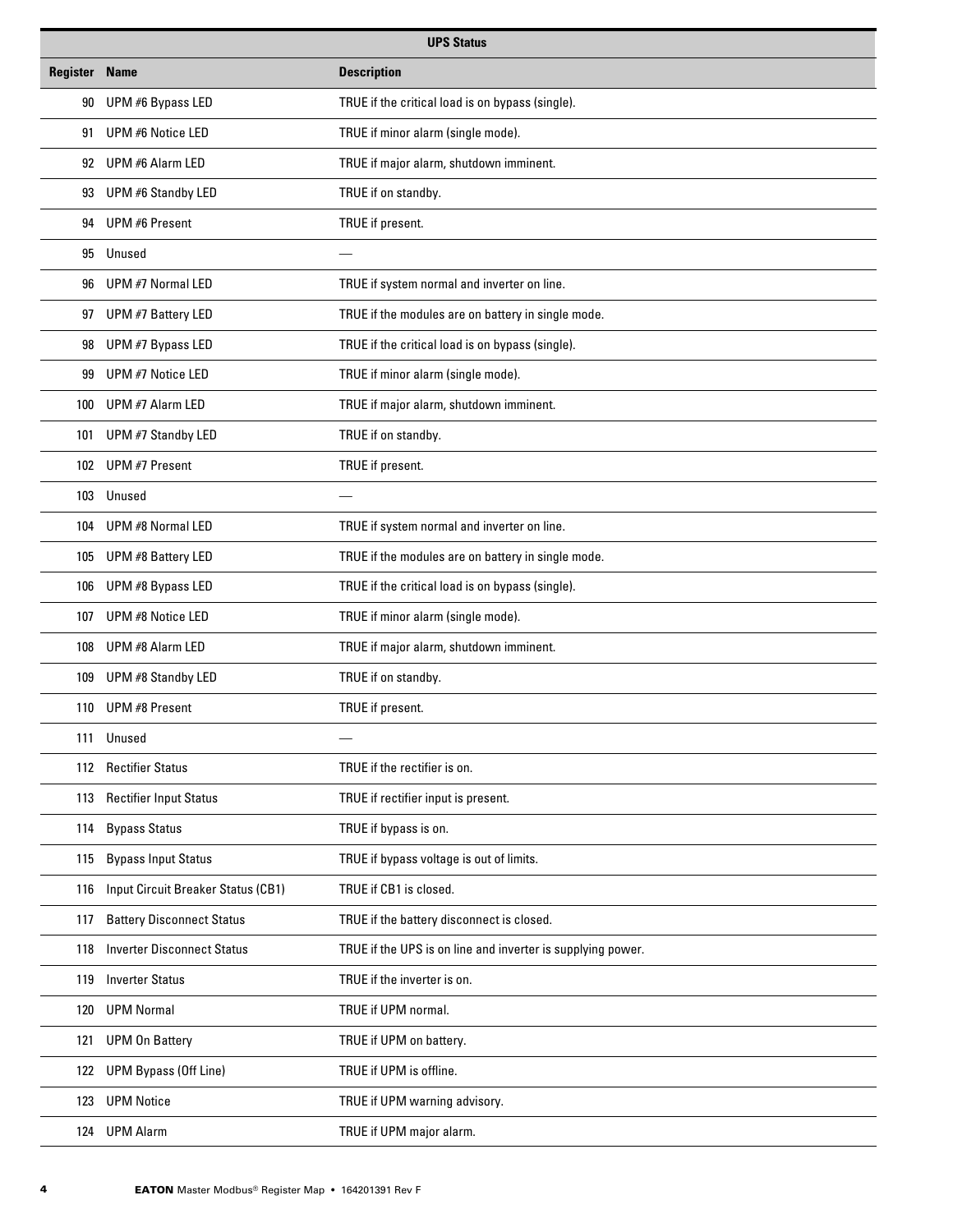| <b>UPS Status</b>    |                                  |                                                                                      |
|----------------------|----------------------------------|--------------------------------------------------------------------------------------|
| <b>Register Name</b> |                                  | <b>Description</b>                                                                   |
| 125                  | <b>UPM Standby</b>               | TRUE if UPM on standby.                                                              |
|                      | 126 Unused                       |                                                                                      |
|                      | 127 Unused                       |                                                                                      |
| 128                  | <b>MOB Closed</b>                | TRUE if MOB closed, Open = 0                                                         |
|                      | 129 System Redundant             | Redundant = $1$ , Not Redundant = $0$                                                |
| 130                  | Unused                           |                                                                                      |
|                      | 131 Unused                       |                                                                                      |
|                      | 132 Reserved                     | Reserved                                                                             |
| 133                  | Reserved                         | Reserved                                                                             |
|                      | 134 Reserved                     | Reserved                                                                             |
|                      | 135 Unused                       |                                                                                      |
| 136                  | Unused                           |                                                                                      |
|                      | 137 Unused                       |                                                                                      |
| 138                  | Unused                           |                                                                                      |
|                      | 139 Unused                       |                                                                                      |
| 140                  | Unused                           |                                                                                      |
| 141                  | Unused                           |                                                                                      |
|                      | 142 Unused                       |                                                                                      |
| 143                  | Unused                           | $\overline{\phantom{0}}$                                                             |
| 144                  | Inverter AC over voltage         | TRUE if the inverter output voltage has exceeded the upper voltage limit.            |
|                      | 145 Inverter AC under voltage    | TRUE if the inverter output voltage is less than the lower voltage limit.            |
| 146                  | Inverter under or over frequency | TRUE if the inverter output frequency is outside the upper or lower frequency limit. |
| 147                  | <b>Bypass AC over voltage</b>    | TRUE if the bypass input voltage has exceeded the upper voltage limit.               |
| 148                  | Bypass AC under voltage          | TRUE if the bypass input voltage is less than the lower voltage limit.               |
| 149                  | Bypass under or over frequency   | TRUE if the bypass input frequency is outside the upper or lower frequency limit.    |
| 150                  | Input AC over voltage            | TRUE if the input (Utility) voltage has exceeded the upper voltage limit.            |
| 151                  | Input AC under voltage           | TRUE if the input (Utility) voltage is less than the lower voltage limit.            |
| 152                  | Input under or over frequency    | TRUE if the input (Utility) frequency is outside the upper or lower frequency limit. |
| 153                  | Output AC over voltage           | TRUE if the output voltage has exceeded the upper voltage limit.                     |
| 154                  | Output AC under voltage          | TRUE if the output voltage is less than the lower voltage limit.                     |
| 155                  | Output under or over frequency   | TRUE if the output frequency is outside the upper or lower frequency limit.          |
| 156                  | Remote emergency power off       | TRUE if the UPS has shut down due to the activation of the remote EPO signal.        |
| 157                  | Remote go to Bypass              | TRUE if the UPS has transferred to bypass.                                           |
| 158                  | <b>Building Alarm 6</b>          | TRUE if a dry contact closure has been detected on the building alarm 6 input.       |
| 159                  | <b>Building Alarm 5</b>          | TRUE if a dry contact closure has been detected on the building alarm 5 input.       |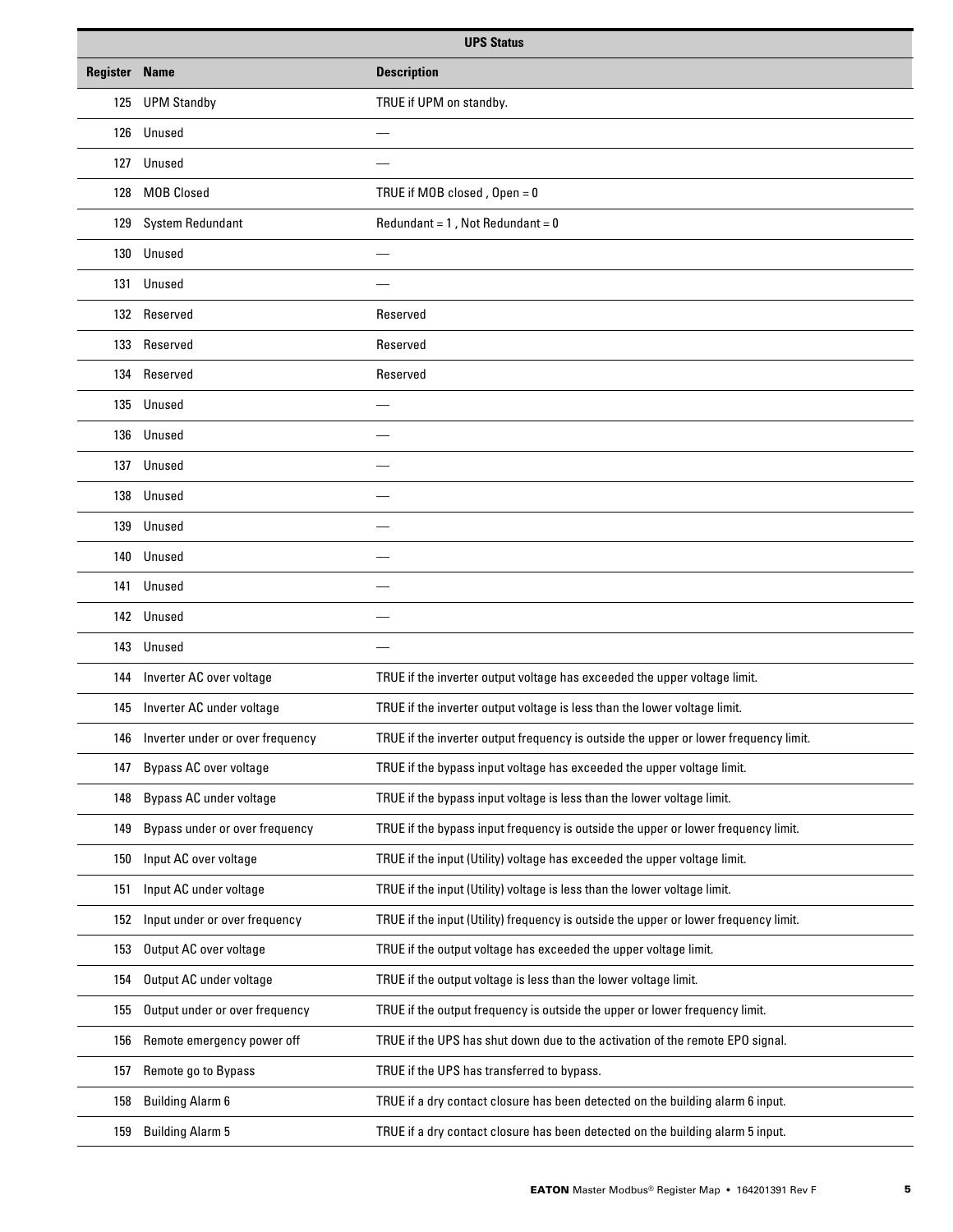| <b>UPS Status</b> |                                 |                                                                                     |
|-------------------|---------------------------------|-------------------------------------------------------------------------------------|
| Register          | <b>Name</b>                     | <b>Description</b>                                                                  |
| 160               | <b>Building Alarm 4</b>         | TRUE if a dry contact closure has been detected on the building alarm 4 input.      |
| 161               | <b>Building Alarm 3</b>         | TRUE if a dry contact closure has been detected on the building alarm 3 input.      |
| 162               | <b>Building Alarm 2</b>         | TRUE if a dry contact closure has been detected on the building alarm 2 input.      |
| 163               | <b>Building Alarm 1</b>         | TRUE if a dry contact closure has been detected on the building alarm 1 input.      |
| 164               | Static switch over temperature  | TRUE if the static switch operating temperature has been exceeded.                  |
| 165               | Charger over temperature        | TRUE if the battery charger operating temperature has been exceeded.                |
| 166               | Charger logic power fail        | TRUE if the battery charger power supply to its digital logic circuitry has failed. |
| 167               | Charger over voltage or current | TRUE if the battery charger output has exceeded its voltage or current limit.       |
| 168               | Inverter over temperature       | TRUE if the inverter temperature has exceeded the upper temperature limit.          |
| 169               | Output overload                 | TRUE if the output current limit has been exceeded.                                 |
| 170               | Rectifier input over current    | TRUE if the rectifier input current has exceeded the upper current limit.           |
| 171               | Inverter output over current    | TRUE if the inverter output current has exceeded the upper current limit.           |
|                   | 172 DC link over voltage        | TRUE if the DC link voltage has exceeded the upper voltage limit.                   |
| 173               | DC link under voltage           | TRUE if the DC link voltage is less than the lower voltage limit.                   |
| 174               | <b>Rectifier failed</b>         | TRUE if the rectifier has failed.                                                   |
| 175               | Inverter fault                  | TRUE if the inverter has failed.                                                    |
| 176               | Battery contactor fail          | TRUE if the battery contactor has failed.                                           |
| 177               | Bypass breaker fail             | TRUE if the bypass breaker has failed.                                              |
| 178               | Charger failure                 | TRUE if the battery charger has failed.                                             |
| 179               | Reserved                        | Reserved                                                                            |
|                   | 180 Static switch failure       | TRUE if the static switch has failed.                                               |
| 181               | Reserved                        | Reserved                                                                            |
|                   | 182 Reserved                    | Reserved                                                                            |
|                   | 183 Reserved                    | Reserved                                                                            |
|                   | 184 Reserved                    | Reserved                                                                            |
|                   | 185 Reserved                    | Reserved                                                                            |
|                   | 186 Reserved                    | Reserved                                                                            |
|                   | 187 Reserved                    | Reserved                                                                            |
| 188               | Reserved                        | Reserved                                                                            |
|                   | 189 Reserved                    | Reserved                                                                            |
|                   | 190 Reserved                    | Reserved                                                                            |
| 191               | <b>Battery current limit</b>    | TRUE if the battery is operating at maximum current capability.                     |
|                   | 192 Reserved                    | Reserved                                                                            |
|                   | 193 Reserved                    | Reserved                                                                            |
| 194               | Output current over 100%        | TRUE if the system critical bus has exceeded 100% of its current output rating.     |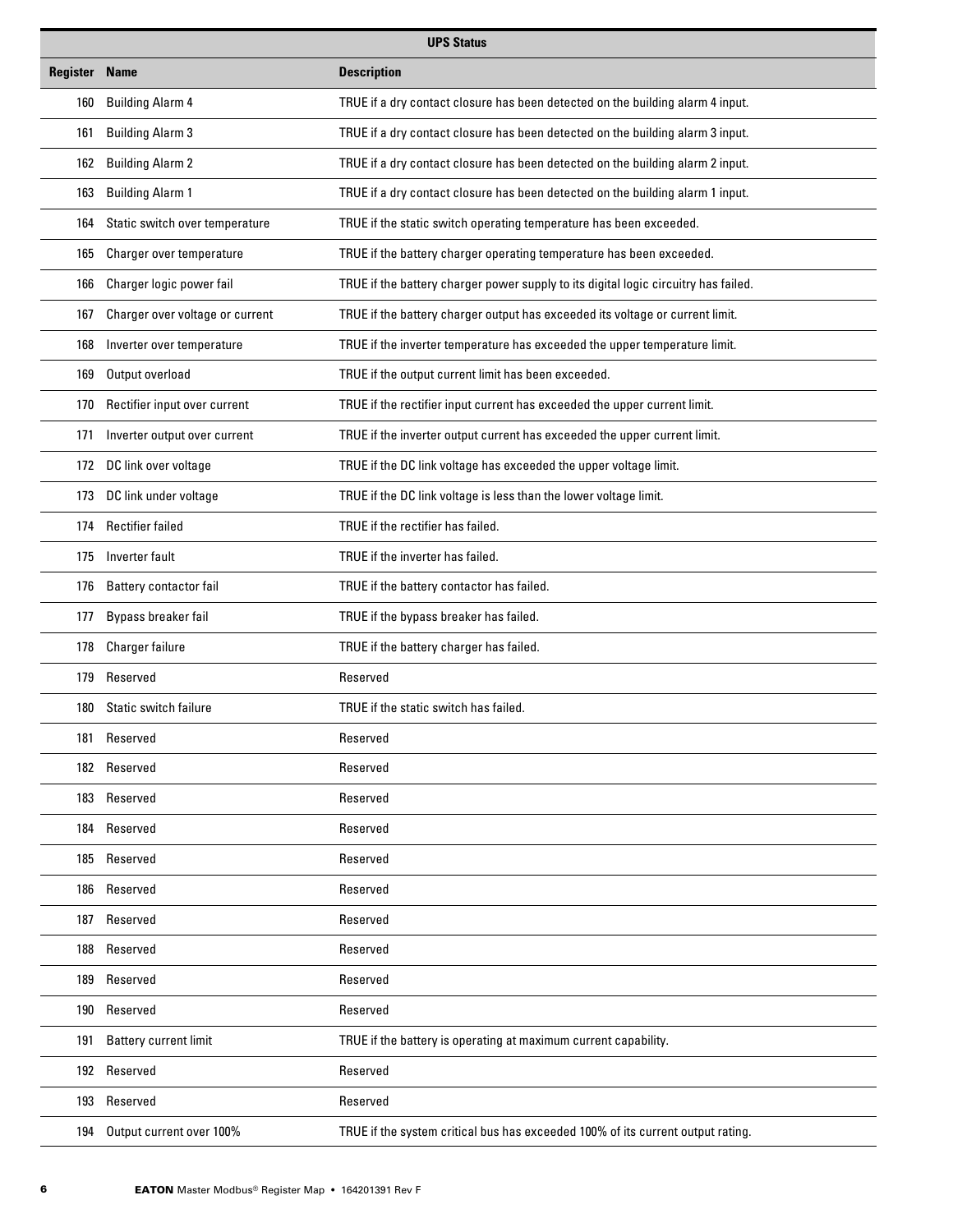| <b>UPS Status</b>    |                                 |                                                                                                  |
|----------------------|---------------------------------|--------------------------------------------------------------------------------------------------|
| <b>Register Name</b> |                                 | <b>Description</b>                                                                               |
| 195                  | Battery ground fault            | TRUE if a leakage path exists between a battery connection and ground.                           |
| 196                  | Reserved                        | Reserved                                                                                         |
| 197                  | Reserved                        | Reserved                                                                                         |
| 198                  | Reserved                        | Reserved                                                                                         |
| 199                  | Shutdown imminent               | TRUE if the UPS has entered a state where it may abruptly stop operating without further notice. |
| 200                  | <b>Battery low</b>              | TRUE if the battery voltage is low.                                                              |
| 201                  | Utility fail                    | TRUE if the utility input power is not within predetermined limits.                              |
| 202                  | Output short circuit            | TRUE if the UPS has detected an abnormally low impedance on its output.                          |
| 203                  | Utility not present             | TRUE if the utility input is not present.                                                        |
| 204                  | Full time charging              | TRUE if the battery charger is on.                                                               |
| 205                  | Reserved                        | Reserved                                                                                         |
| 206                  | Reserved                        | Reserved                                                                                         |
| 207                  | Reserved                        | Reserved                                                                                         |
| 208                  | Reserved                        | Reserved                                                                                         |
| 209                  | Reserved                        | Reserved                                                                                         |
| 210                  | Reserved                        | Reserved                                                                                         |
| 211                  | Input line voltage loss         | TRUE if the input voltage is out of range.                                                       |
| 212                  | <b>Battery DC over voltage</b>  | TRUE if the battery voltage has exceeded a predetermined limit.                                  |
|                      | 213 Reserved                    | Reserved                                                                                         |
| 214                  | Power supply failure            | TRUE if the logic power supply has failed.                                                       |
|                      | 215 Reserved                    | Reserved                                                                                         |
|                      | 216 Reserved                    | Reserved                                                                                         |
| 217                  | Reserved                        | Reserved                                                                                         |
| 218                  | Reserved                        | Reserved                                                                                         |
|                      | 219 Rectifier current over 125% | TRUE if the rectifier/charger has exceeded 125% of its rating.                                   |
| 220                  | Reserved                        | Reserved                                                                                         |
|                      | 221 Reserved                    | Reserved                                                                                         |
|                      | 222 Reserved                    | Reserved                                                                                         |
|                      | 223 Reserved                    | Reserved                                                                                         |
|                      | 224 Reserved                    | Reserved                                                                                         |
| 225                  | Reserved                        | Reserved                                                                                         |
| 226                  | Reserved                        | Reserved                                                                                         |
|                      | 227 Reserved                    | Reserved                                                                                         |
| 228                  | Reserved                        | Reserved                                                                                         |
| 229                  | Network not responding          | TRUE if the network communications has failed.                                                   |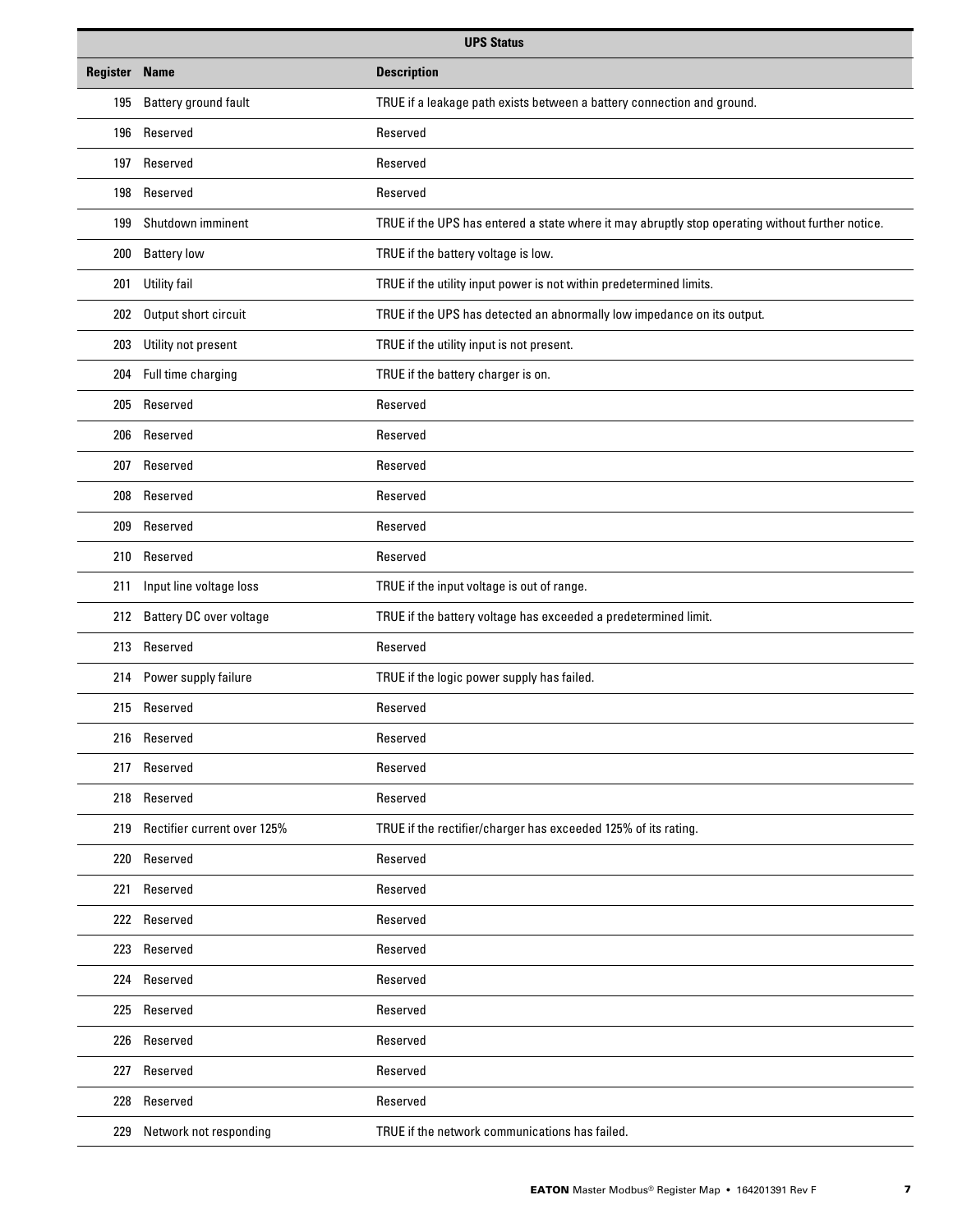| <b>UPS Status</b>    |                            |                                                                 |
|----------------------|----------------------------|-----------------------------------------------------------------|
| <b>Register Name</b> |                            | <b>Description</b>                                              |
|                      | 230 Reserved               | Reserved                                                        |
| 231                  | Reserved                   | Reserved                                                        |
|                      | 232 Reserved               | Reserved                                                        |
| 233                  | Output DC over voltage     | TRUE if the output DC has exceeded the over voltage limit.      |
|                      | 234 Reserved               | Reserved                                                        |
| 235                  | Reserved                   | Reserved                                                        |
|                      | 236 Reserved               | Reserved                                                        |
|                      | 237 Reserved               | Reserved                                                        |
|                      | 238 Reserved               | Reserved                                                        |
|                      | 239 Reserved               | Reserved                                                        |
|                      | 240 Reserved               | Reserved                                                        |
| 241                  | Emergency shutdown command | TRUE if an emergency power-off (EPO) command was issued.        |
|                      | 242 Reserved               | Reserved                                                        |
|                      | 243 Reserved               | Reserved                                                        |
|                      | 244 Reserved               | Reserved                                                        |
|                      | 245 Reserved               | Reserved                                                        |
| 246                  | Reserved                   | Reserved                                                        |
|                      | 247 Reserved               | Reserved                                                        |
|                      | 248 Reserved               | Reserved                                                        |
| 249                  | Bypass not available       | TRUE if the bypass input voltage is not available for transfer. |
|                      | 250 Rectifier breaker open | TRUE if the rectifier/charger breaker is open.                  |
| 251                  | Battery contactor open     | TRUE if the battery contactor/breaker is open.                  |
| 252                  | Inverter contactor open    | TRUE if the inverter output contactor/breaker is open.          |
| 253                  | Bypass breaker open        | TRUE if the bypass breaker is open.                             |
|                      | 254 Reserved               | Reserved                                                        |
|                      | 255 Reserved               | Reserved                                                        |
|                      | 256 Reserved               | Reserved                                                        |
|                      | 257 Reserved               | Reserved                                                        |
|                      | 258 Reserved               | Reserved                                                        |
|                      | 259 Reserved               | Reserved                                                        |
| 260                  | Reserved                   | Reserved                                                        |
| 261                  | Reserved                   | Reserved                                                        |
|                      | 262 Reserved               | Reserved                                                        |
|                      | 263 Reserved               | Reserved                                                        |
|                      | 264 Reserved               | Reserved                                                        |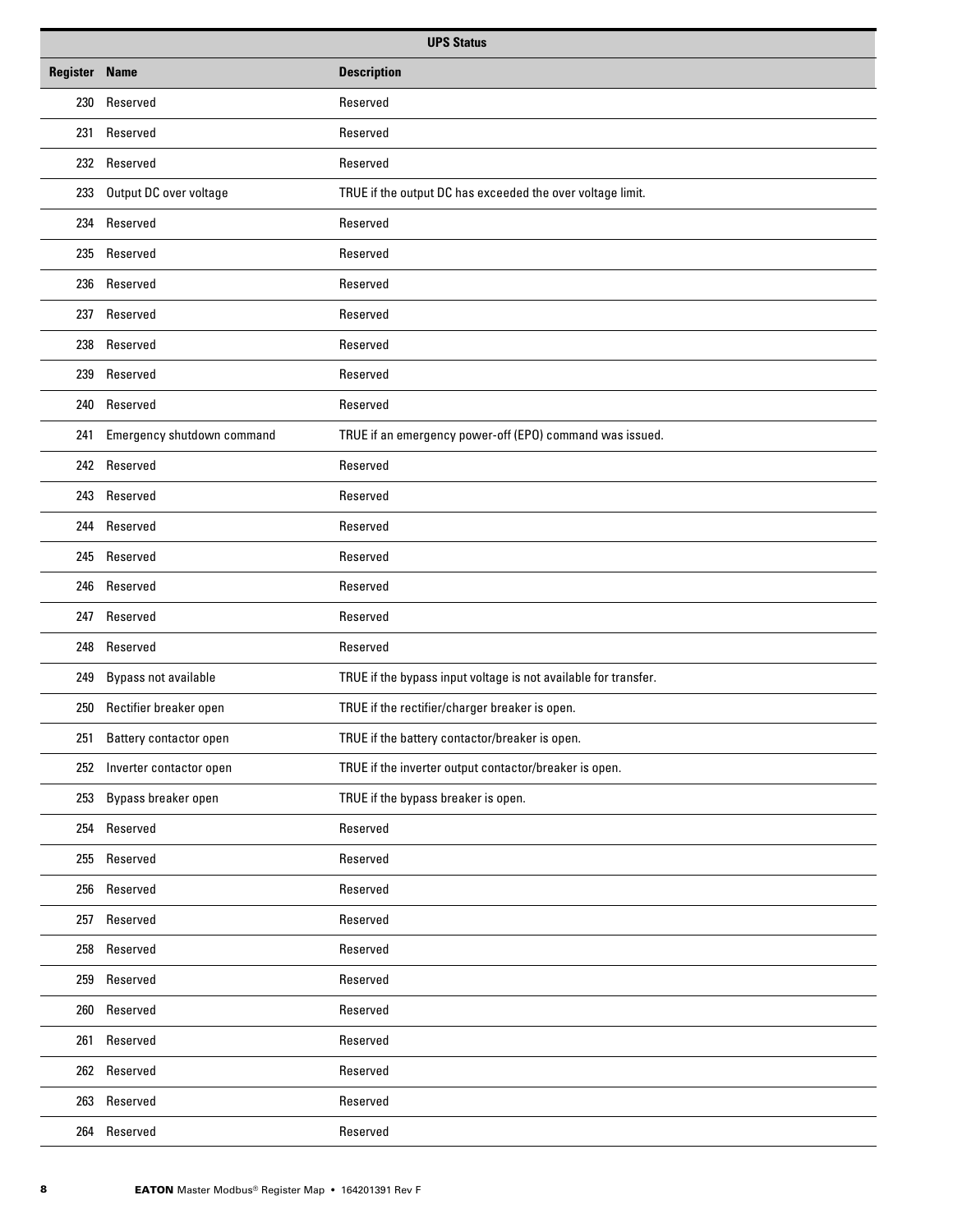| <b>UPS Status</b>    |                                   |                                                                                       |
|----------------------|-----------------------------------|---------------------------------------------------------------------------------------|
| <b>Register Name</b> |                                   | <b>Description</b>                                                                    |
|                      | 265 Reserved                      | Reserved                                                                              |
| 266                  | Reserved                          | Reserved                                                                              |
|                      | 267 Reserved                      | Reserved                                                                              |
| 268                  | Reserved                          | Reserved                                                                              |
| 269                  | Reserved                          | Reserved                                                                              |
| 270                  | <b>Battery totally discharged</b> | TRUE if the battery has been discharged to its maximum discharged state.              |
| 271                  | Reserved                          | Reserved                                                                              |
|                      | 272 Reserved                      | Reserved                                                                              |
|                      | 273 Reserved                      | Reserved                                                                              |
|                      | 274 Reserved                      | Reserved                                                                              |
|                      | 275 Reserved                      | Reserved                                                                              |
| 276                  | Loss of redundancy                | TRUE if a power module has failed.                                                    |
| 277                  | Loss of sync bus                  | TRUE if sync bus not active is detected.                                              |
| 278                  | Rectifier breaker shunt tripped   | TRUE if the rectifier breaker has been tripped.                                       |
| 279                  | Loss of charger sync              | TRUE if the charger is not synchronized to its input voltage.                         |
| 280                  | Reserved                          | Reserved                                                                              |
| 281                  | Output breaker open               | TRUE if the UPS output breaker is open.                                               |
| 282                  | Control power on                  | TRUE if the control power has been applied.                                           |
| 283                  | Inverter on                       | TRUE if the inverter is on.                                                           |
| 284                  | Charger on                        | TRUE if the charger is on.                                                            |
|                      | 285 Bypass on                     | TRUE if the bypass is available.                                                      |
| 286                  | <b>Bypass power loss</b>          | TRUE if the bypass input has insufficient power available to supply the current load. |
| 287                  | Reserved                          | Reserved                                                                              |
| 288                  | Reserved                          | Reserved                                                                              |
| 289                  | Reserved                          | Reserved                                                                              |
| 290                  | Reserved                          | Reserved                                                                              |
| 291                  | Reserved                          | Reserved                                                                              |
|                      | 292 Reserved                      | Reserved                                                                              |
| 293                  | Check battery flag                | TRUE if the battery has failed.                                                       |
| 294                  | <b>Battery charging</b>           | TRUE if the battery is being charged.                                                 |
| 295                  | Battery not charged               | TRUE if the battery is not fully charged.                                             |
| 296                  | Reserved                          | Reserved                                                                              |
| 297                  | Reserved                          | Reserved                                                                              |
| 298                  | Other UPS on                      | TRUE if one of the other UPSs is currently on (parallel system).                      |
| 299                  | Parallel inverter                 | TRUE if two or more inverters are currently operating in parallel.                    |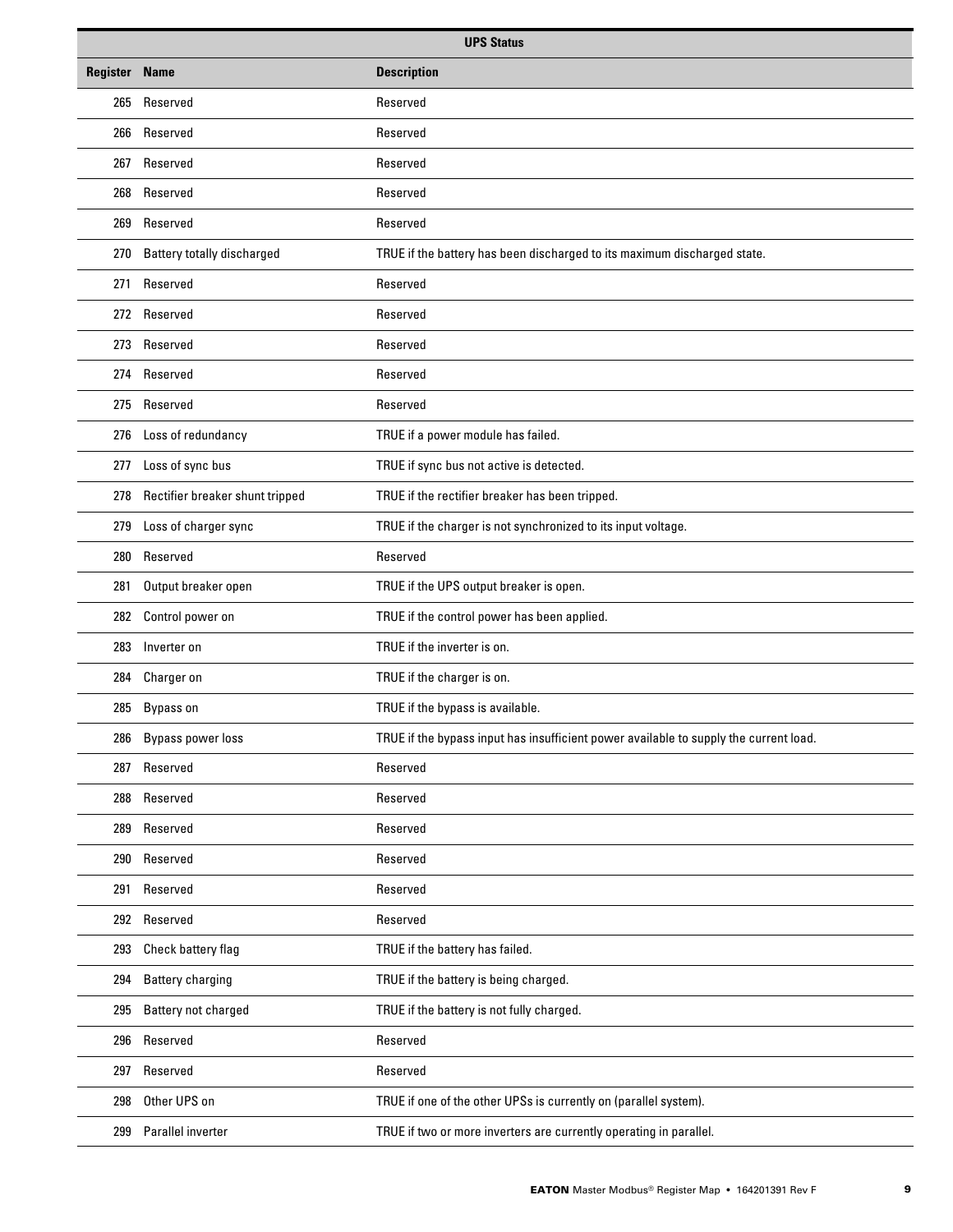|                      | <b>UPS Status</b>                     |                                                                         |  |
|----------------------|---------------------------------------|-------------------------------------------------------------------------|--|
| <b>Register Name</b> |                                       | <b>Description</b>                                                      |  |
| 300                  | <b>UPS</b> in parallel                | TRUE if parallel operation with at least one other UPS.                 |  |
| 301                  | Output Breaker/Relay Failure          | TRUE if the output breaker or relay has failed.                         |  |
| 302                  | Control power off                     | TRUE if the control power has been removed.                             |  |
| 303                  | Greater than 106% overload on phase A | TRUE if output phase A has exceeded 106% of its rated current or power. |  |
| 304                  | Greater than 106% overload on phase B | TRUE if output phase B has exceeded 106% of its rated current or power. |  |
| 305                  | Greater than 106% overload on phase C | TRUE if output phase C has exceeded 106% of its rated current or power. |  |
| 306                  | Greater than 125% overload on phase A | TRUE if output phase A has exceeded 125% of its rated current or power. |  |
| 307                  | Greater than 125% overload on phase B | TRUE if output phase B has exceeded 125% of its rated current or power. |  |
| 308                  | Greater than 125% overload on phase C | TRUE if output phase C has exceeded 125% of its rated current or power. |  |
| 309                  | Greater than 150% overload on phase A | TRUE if output phase A has exceeded 150% of its rated current or power. |  |
| 310                  | Greater than 150% overload on phase B | TRUE if output phase B has exceeded 150% of its rated current or power. |  |
| 311                  | Greater than 150% overload on phase C | TRUE if output phase C has exceeded 150% of its rated current or power. |  |
|                      | 312 UPS On Battery                    | TRUE if the UPS is on battery.                                          |  |
| 313                  | <b>UPS On Bypass</b>                  | TRUE if the UPS is on bypass.                                           |  |
| 314                  | Load Dumped (Load Power Off)          | TRUE if the load power is off.                                          |  |
| 315                  | Load On Inverter                      | TRUE if the inverter is supplying power to the load.                    |  |
|                      | 316 Reserved                          | Reserved                                                                |  |
| 317                  | Reserved                              | Reserved                                                                |  |
| 318                  | Low Battery Shutdown                  | TRUE if the battery low limit is reached.                               |  |
|                      | 319 Reserved                          | Reserved                                                                |  |
|                      | 320 Reserved                          | Reserved                                                                |  |
|                      | 321 Reserved                          | Reserved                                                                |  |
|                      | 322 Reserved                          | Reserved                                                                |  |
| 323                  | In Parallel Operation                 | TRUE if the UPS is operating in normal parallel mode.                   |  |
| 324                  | Syncing to Bypass                     | TRUE if the inverter output is synchronized to the bypass source.       |  |
| 325                  | Reserved                              | Reserved                                                                |  |
|                      | 326 Reserved                          | Reserved                                                                |  |
|                      | 327 Reserved                          | Reserved                                                                |  |
|                      | 328 Reserved                          | Reserved                                                                |  |
|                      | 329 Reserved                          | Reserved                                                                |  |
|                      | 330 Reserved                          | Reserved                                                                |  |
|                      | 331 Reserved                          | Reserved                                                                |  |
|                      | 332 Bypass Failure                    | TRUE if a bypass breaker failure.                                       |  |
| 333                  | Reserved                              | Reserved                                                                |  |
|                      | 334 Reserved                          | Reserved                                                                |  |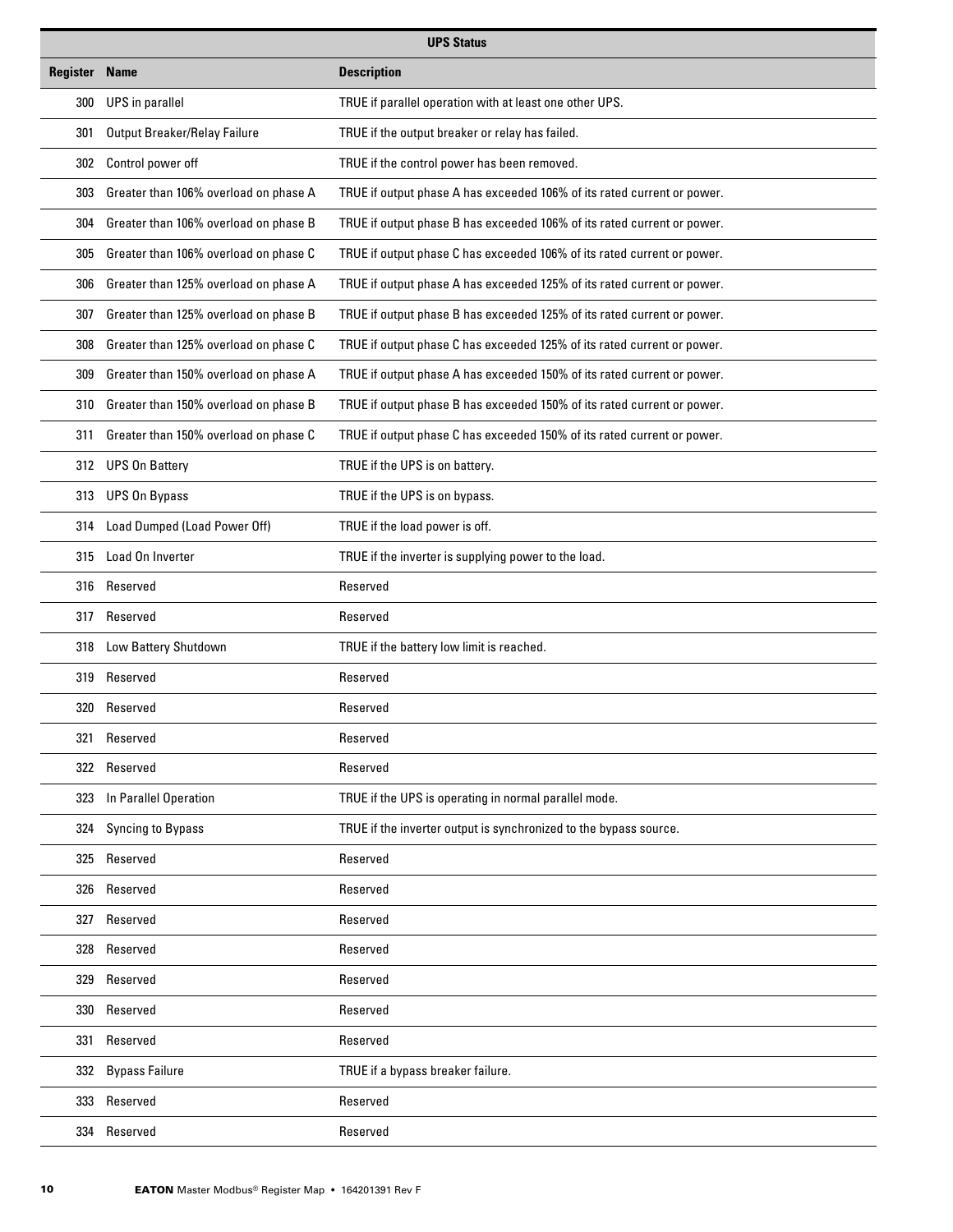| <b>UPS Status</b>    |                                     |                                                                                                                     |
|----------------------|-------------------------------------|---------------------------------------------------------------------------------------------------------------------|
| <b>Register Name</b> |                                     | <b>Description</b>                                                                                                  |
| 335                  | <b>Battery Test failed</b>          | TRUE if the battery has failed and needs to be replaced.                                                            |
| 336                  | <b>Fuse Failure</b>                 | TRUE if at least one fuse in the UPS has failed and needs to be replaced.                                           |
|                      | 337 Fan Failure                     | TRUE if at least one fan in the UPS has failed.                                                                     |
| 338                  | <b>Site Wiring Fault</b>            | TRUE if a fault in the input wiring, other than Phase Rotation; e.g., Ground/Neutral reversed.                      |
| 339                  | <b>Backfeed Contactor Failure</b>   | TRUE if the Backfeed contactor has failed.                                                                          |
| 340                  | Reserved                            | Reserved                                                                                                            |
|                      | 341 Reserved                        | Reserved                                                                                                            |
|                      | 342 Reserved                        | Reserved                                                                                                            |
| 343                  | <b>Batteries Disconnected</b>       | TRUE if the batteries are not connected.                                                                            |
|                      | 344 UPS Cabinet Over Temperature    | TRUE if the temperature inside the UPS has exceeded its upper limit.                                                |
| 345                  | <b>Transformer Over Temperature</b> | TRUE if the output transformer has exceeded its upper temperature limit.                                            |
| 346                  | <b>Ambient Under Temperature</b>    | TRUE if the ambient temperature is below its lower limit.                                                           |
| 347                  | <b>Ambient Over Temperature</b>     | TRUE if the ambient temperature is above its upper limit.                                                           |
| 348                  | Reserved                            | Reserved                                                                                                            |
| 349                  | Reserved                            | Reserved                                                                                                            |
| 350                  | Reserved                            | Reserved                                                                                                            |
| 351                  | Reserved                            | Reserved                                                                                                            |
|                      | 352 Unable to Charge Batteries      | TRUE if the charger circuit has determined bad batteries or an open circuit in the connections to the<br>batteries. |
| 353                  | Reserved                            | Reserved                                                                                                            |
|                      | 354 Reserved                        | Reserved                                                                                                            |
|                      | 355 Reserved                        | Reserved                                                                                                            |
| 356                  | Reserved                            | Reserved                                                                                                            |
| 357                  | Reserved                            | Reserved                                                                                                            |
| 358                  | Reserved                            | Reserved                                                                                                            |
| 359                  | Reserved                            | Reserved                                                                                                            |
| 360                  | Reserved                            | Reserved                                                                                                            |
| 361                  | <b>Input Breaker Failed</b>         | TRUE if an input or utility breaker has failed.                                                                     |
|                      | 362 Reserved                        | Reserved                                                                                                            |
| 363                  | Selective Trip Of Module            | TRUE if a selected power module has failed.                                                                         |
| 364                  | <b>Inverter Output Failure</b>      | TRUE if the inverter output has failed.                                                                             |
| 365                  | Abnormal Output Voltage At Startup  | TRUE if output voltage is abnormal at startup.                                                                      |
| 366                  | Rectifier OverTemperature           | TRUE if the rectifier temperature is above its upper limit.                                                         |
| 367                  | <b>Configuration Error</b>          | TRUE if there is a configuration error.                                                                             |
| 368                  | Redundancy Loss Due To Overload     | TRUE if there is a redundancy loss due to overload.                                                                 |
| 369                  | On Alternate AC Source              | TRUE if on alternate AC source.                                                                                     |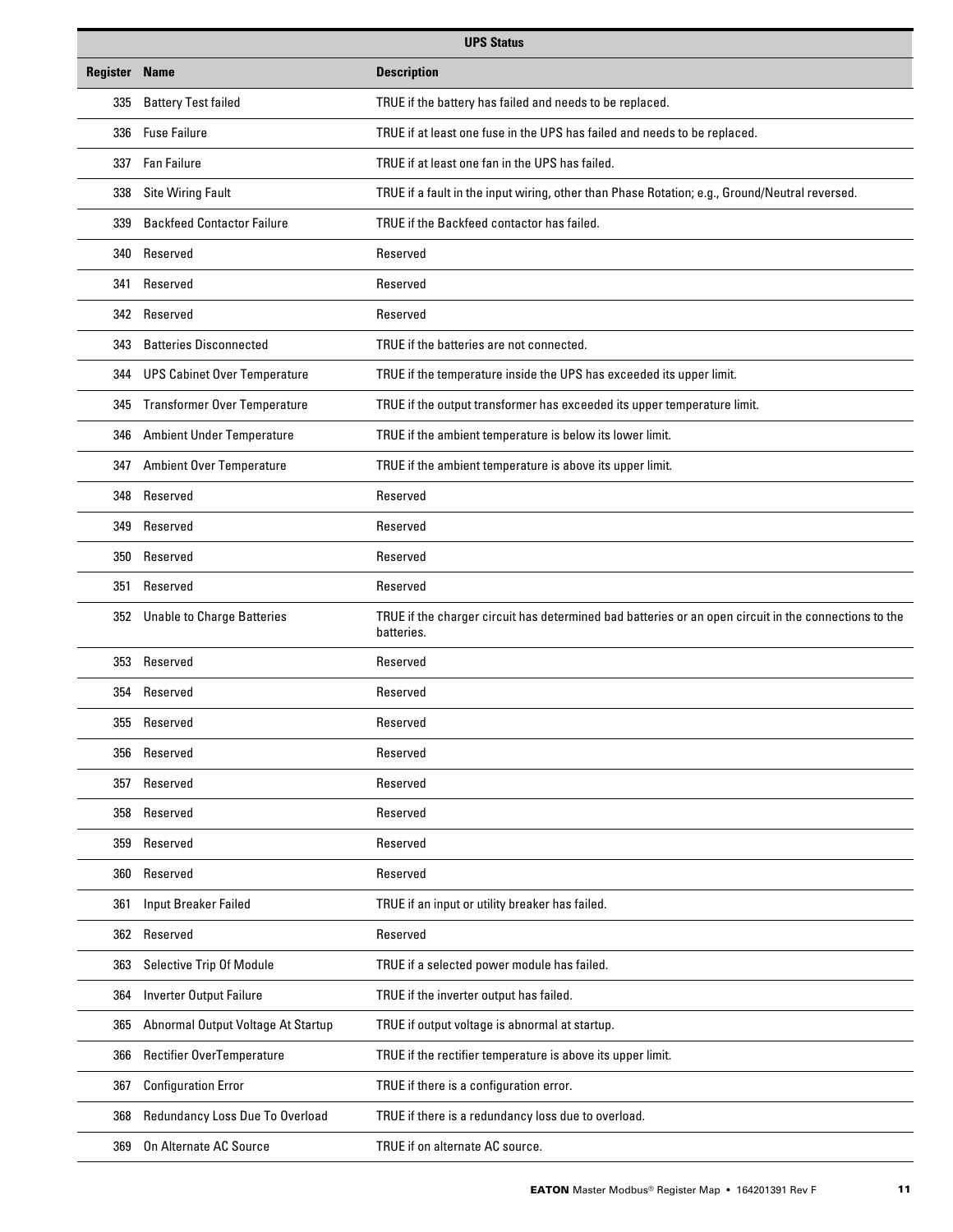| <b>UPS Status</b>    |                                           |                                                                 |
|----------------------|-------------------------------------------|-----------------------------------------------------------------|
| <b>Register Name</b> |                                           | <b>Description</b>                                              |
| 370                  | In High Efficiency Mode                   | TRUE if in High Efficiency mode.                                |
| 371                  | <b>System Notice Active</b>               | TRUE if system notice is active.                                |
| 372                  | <b>System Alarm Active</b>                | TRUE if system alarm is active.                                 |
| 373                  | Alternate Power Source Not Available      | TRUE if an alternate power source is not available.             |
| 374                  | <b>Current Balance Failure</b>            | TRUE if the output is not within specified range.               |
| 375                  | <b>Check Air Filter</b>                   | TRUE if check air filter command was issued.                    |
| 376                  | <b>Subsystem Notice Active</b>            | TRUE if subsystem notice is activated.                          |
| 377                  | <b>Subsystem Alarm Active</b>             | TRUE if subsystem alarm has exceeded its upper limit.           |
| 378                  | <b>Charger On Command</b>                 | TRUE if the charger on command was issued.                      |
| 379                  | <b>Charger Off Command</b>                | TRUE if the charger off command was issued.                     |
| 380                  | <b>UPS Normal</b>                         | TRUE if the UPS is operating normally.                          |
| 381                  | <b>Inverter Phase Rotation</b>            | TRUE if the inverter phase rotation is activated.               |
| 382                  | <b>UPS Module Off</b>                     | TRUE if the UPS module is off.                                  |
| 383                  | <b>External Communication Failure</b>     | TRUE if external communication has failed.                      |
| 384                  | <b>Invalid Board ID</b>                   | TRUE if board ID is invalid.                                    |
| 385                  | <b>Check Inverter Switchgear</b>          | TRUE if check inverter switchgear command was issued.           |
| 386                  | <b>Output Watts Overload</b>              | TRUE if output watts has exceeded its upper limit.              |
| 387                  | <b>Check Precharge</b>                    | TRUE if check precharge command was issued.                     |
| 388                  | <b>Rectifier Status</b>                   | TRUE if rectifier status command was issued.                    |
| 389                  | <b>Neutral Current Limit</b>              | TRUE if UPS is operating at maximum neutral current capability. |
| 390                  | <b>Close Battery Switchgear</b>           | TRUE if close battery switchgear command was issued.            |
| 391                  | <b>UPS On Generator</b>                   | TRUE if UPS is on generator power.                              |
| 392                  | Rectifier Over-Temperature Trip           | TRUE if rectifier is over-temperature.                          |
| 393                  | <b>Check Rectifier Temperature Sensor</b> | TRUE if check rectifier temperature sensor command was issued.  |
| 394                  | <b>Inverter Switchgear Status</b>         | TRUE if inverter switchgear status command was issued.          |
| 395                  | <b>Rectifier Switchgear Status</b>        | TRUE if rectifier switchgear status command was issued.         |
| 396                  | <b>Bypass Switchgear Status</b>           | TRUE if bypass switchgear status command was issued.            |
| 397                  | <b>Battery Switchgear Status</b>          | TRUE if battery switchgear status command was issued.           |
| 398                  | <b>Backfeed Switchgear Status</b>         | TRUE if backfeed switchgear status command was issued.          |
| 399                  | <b>Battery Test in Progress</b>           | TRUE if battery test is in progress.                            |
| 400                  | <b>System Test in Progress</b>            | TRUE if system test is in progress.                             |
| 401                  | <b>Test Aborted</b>                       | TRUE if test is aborted.                                        |
| 402                  | Rectifier L1 Current Limit                | TRUE if rectifier L1 reaches its current limit.                 |
| 403                  | Rectifier L2 Current Limit                | TRUE if rectifier L2 reaches its current limit.                 |
| 404                  | <b>Rectifier L3 Current Limit</b>         | TRUE if rectifier L3 reaches its current limit.                 |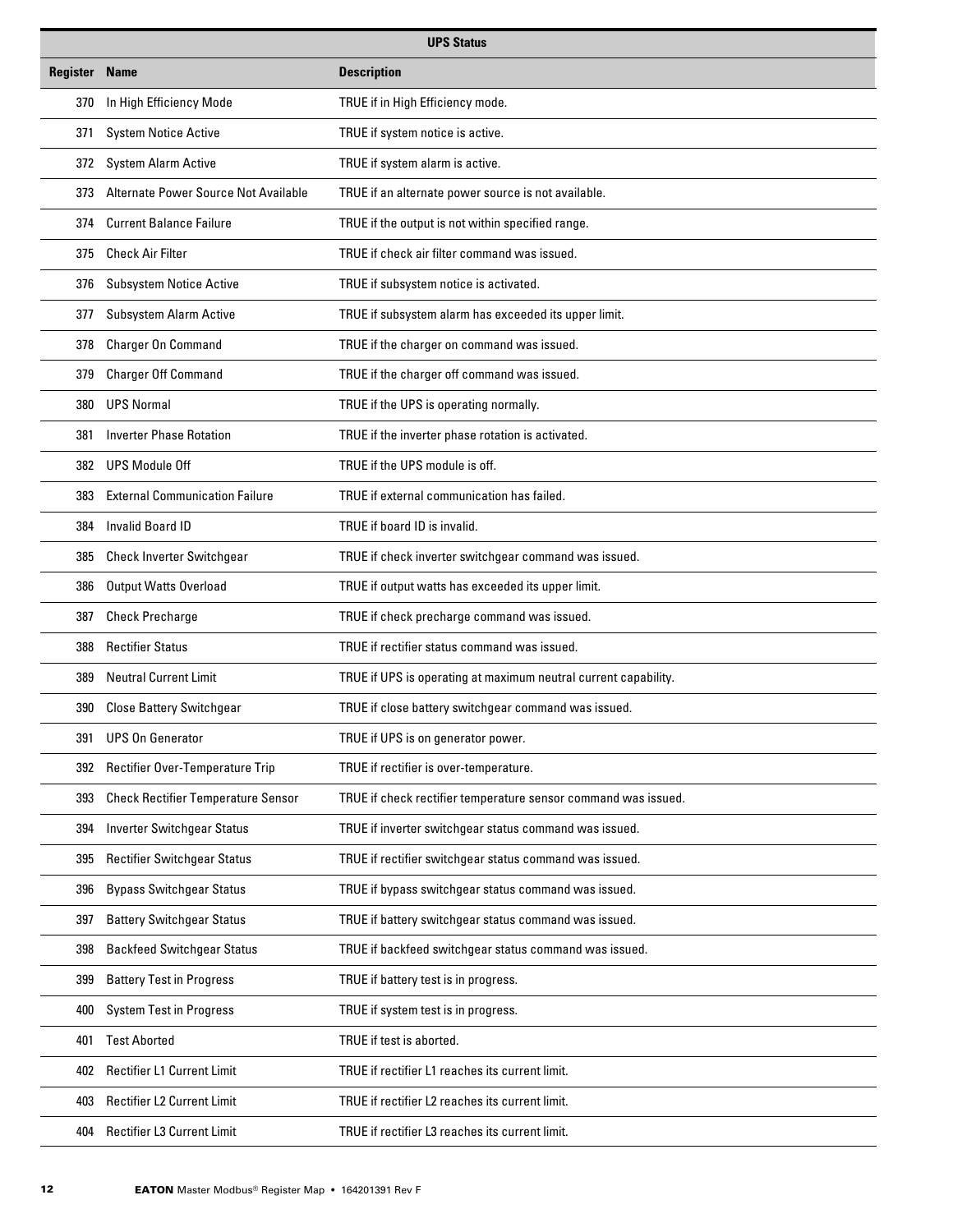| <b>UPS Status</b>    |                                            |                                                          |  |  |  |
|----------------------|--------------------------------------------|----------------------------------------------------------|--|--|--|
| <b>Register Name</b> |                                            | <b>Description</b>                                       |  |  |  |
| 405                  | Not Enough UPMs Ready                      | TRUE if not enough UPMs are ready.                       |  |  |  |
| 406                  | <b>Modem Call Aborted</b>                  | TRUE if modem call is aborted.                           |  |  |  |
| 407                  | <b>Transformer OverTemperature Warning</b> | TRUE if transformer over temperature warning notice.     |  |  |  |
| 408                  | <b>Output Line Voltage Loss</b>            | TRUE if output line has a voltage loss.                  |  |  |  |
| 409                  | Input L1 High THD                          | TRUE if THD is high for input L1.                        |  |  |  |
| 410                  | Input L2 High THD                          | TRUE if THD is high for input L2.                        |  |  |  |
| 411                  | Input L3 High THD                          | TRUE if THD is high for input L3.                        |  |  |  |
| 412                  | Output L1 High THD                         | TRUE if THD is high for output L1.                       |  |  |  |
| 413                  | Output L2 High THD                         | TRUE if THD is high for output L2.                       |  |  |  |
| 414                  | Output L3 High THD                         | TRUE if THD is high for output L3.                       |  |  |  |
| 415                  | <b>Neutral Overload Warning</b>            | TRUE if neutral overload warning notice.                 |  |  |  |
| 416                  | <b>Neutral Overload</b>                    | TRUE if neutral has exceeded its upper limit.            |  |  |  |
| 417                  | <b>Ground Current Warning</b>              | TRUE if ground current warning notice.                   |  |  |  |
| 418                  | <b>Ground Current Overload</b>             | TRUE if ground current has exceeded its upper limit.     |  |  |  |
| 419                  | Input Voltage L1 THD Warning               | TRUE if input voltage L1 THD warning notice.             |  |  |  |
| 420                  | Input Voltage L2 THD Warning               | TRUE if input voltage L2 THD warning notice.             |  |  |  |
| 421                  | Input Voltage L3 THD Warning               | TRUE if input voltage L3 THD warning notice.             |  |  |  |
| 422                  | Input Current L1 THD Warning               | TRUE if input current L1 THD warning notice.             |  |  |  |
| 423                  | Input Current L2 THD Warning               | TRUE if input current L2 THD warning notice.             |  |  |  |
| 424                  | Input Current L3 THD Warning               | TRUE if input current L3 THD warning notice.             |  |  |  |
| 425                  | Output Voltage L1 THD Warning              | TRUE if output voltage L1 THD warning notice.            |  |  |  |
| 426                  | Output Voltage L2 THD Warning              | TRUE if output voltage L2 THD warning notice.            |  |  |  |
| 427                  | Output Voltage L3 THD Warning              | TRUE if output voltage L3 THD warning notice.            |  |  |  |
| 428                  | <b>Output Current L1 THD Warning</b>       | TRUE if output current L1 THD warning notice.            |  |  |  |
| 429                  | <b>Output Current L2 THD Warning</b>       | TRUE if output current L2 THD warning notice.            |  |  |  |
| 430                  | Output Current L3 THD Warning              | TRUE if output current L3 THD warning notice.            |  |  |  |
| 431                  | L1 Voltage Phase Loss                      | TRUE if L1 has a voltage phase loss.                     |  |  |  |
| 432                  | L2 Voltage Phase Loss                      | TRUE if L2 has a voltage phase loss.                     |  |  |  |
| 433                  | L3 Voltage Phase Loss                      | TRUE if L3 has a voltage phase loss.                     |  |  |  |
| 434                  | L1 Under Voltage                           | TRUE if L1 voltage is less than the lower voltage limit. |  |  |  |
| 435                  | L2 Under Voltage                           | TRUE if L2 voltage is less than the lower voltage limit. |  |  |  |
| 436                  | L3 Under Voltage                           | TRUE if L3 voltage is less than the lower voltage limit. |  |  |  |
| 437                  | L1 Over Voltage                            | TRUE if L1 voltage has exceeded the upper voltage limit. |  |  |  |
| 438                  | L2 Over Voltage                            | TRUE if L2 voltage has exceeded the upper voltage limit. |  |  |  |
| 439                  | L3 Over Voltage                            | TRUE if L3 voltage has exceeded the upper voltage limit. |  |  |  |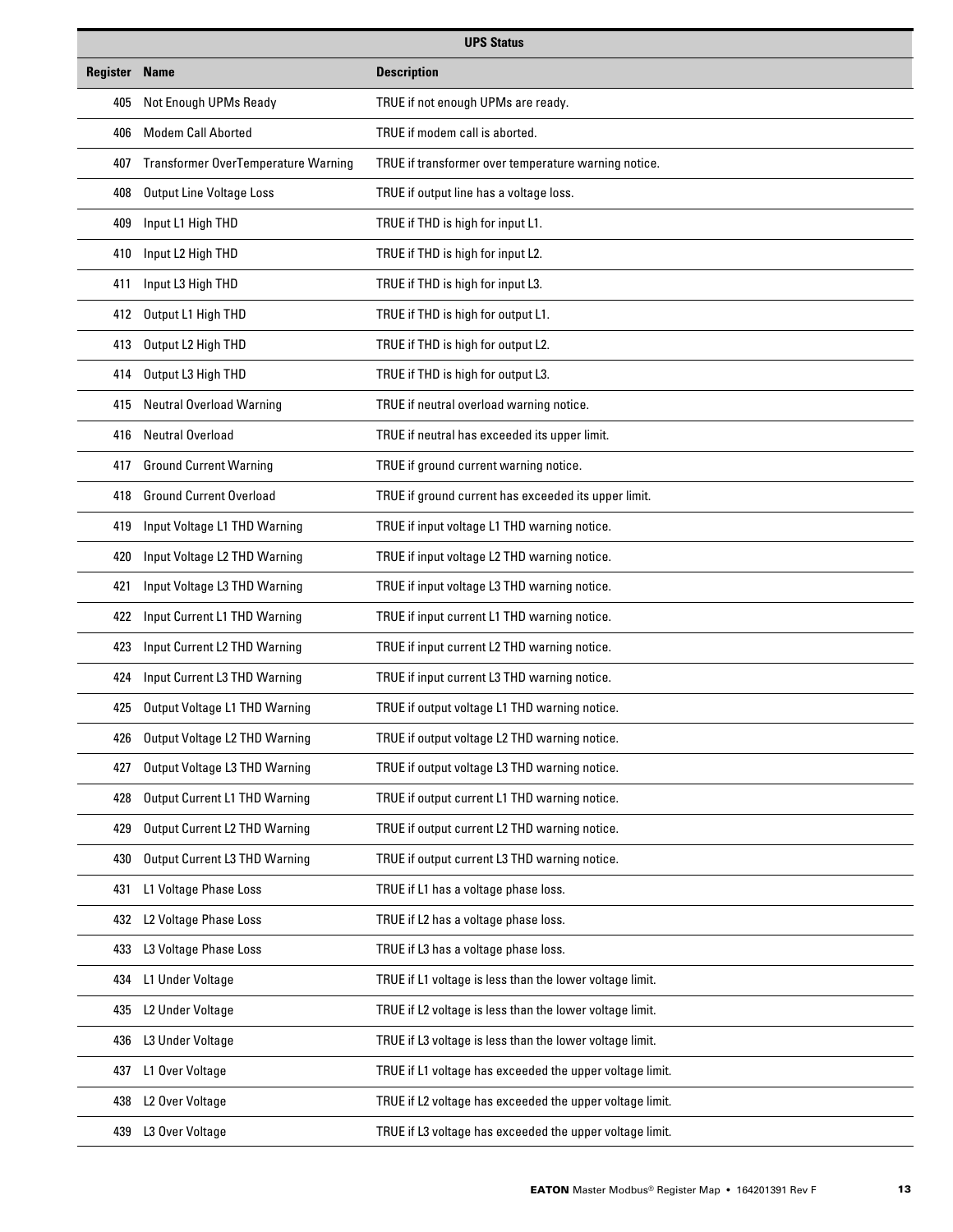| <b>UPS Status</b>    |                                        |                                                                              |  |  |  |
|----------------------|----------------------------------------|------------------------------------------------------------------------------|--|--|--|
| <b>Register Name</b> | <b>Description</b>                     |                                                                              |  |  |  |
| 440                  | <b>Under Frequency Warning</b>         | TRUE if under frequency warning notice.                                      |  |  |  |
| 441                  | <b>Over Frequency Warning</b>          | TRUE if over frequency warning notice.                                       |  |  |  |
| 442                  | <b>Branch Circuit Overload Warning</b> | TRUE if a branch circuit overload warning notice                             |  |  |  |
| 443                  | <b>Branch Circuit Overload</b>         | TRUE if branch circuit has exceeded its upper limit.                         |  |  |  |
| 444                  | <b>Branch Circuit CT Disconnected</b>  | TRUE if the branch circuit CT is disconnected.                               |  |  |  |
| 445                  | Main Circuit Breaker Overload Warning  | TRUE if a main circuit breaker overload warning notice.                      |  |  |  |
| 446                  | Main Circuit Breaker Overload          | TRUE if the main circuit breaker has exceeded its upper limit.               |  |  |  |
| 447                  | Primary Breaker Open                   | TRUE if the primary breaker is open.                                         |  |  |  |
| 448                  | <b>Primary Breaker Tripped</b>         | TRUE if the primary breaker is tripped.                                      |  |  |  |
| 449                  | Secondary Breaker Open                 | TRUE if the secondary breaker is open.                                       |  |  |  |
| 450                  | <b>Secondary Breaker Tripped</b>       | TRUE if the secondary breaker is tripped.                                    |  |  |  |
| 451                  | <b>Neutral Fault</b>                   | TRUE if a neutral fault.                                                     |  |  |  |
| 452                  | <b>Output Phase Rotation</b>           | TRUE if output phase rotation is activated.                                  |  |  |  |
| 453                  | Maintenance Isolation Switch Failure   | TRUE if a maintenance isolation switch failure.                              |  |  |  |
| 454                  | Maintenance Bypass Breaker Failure     | TRUE if a maintenance bypass breaker failure.                                |  |  |  |
| 455                  | Manual Bypass Switch On                | TRUE if manual bypass is active.                                             |  |  |  |
| 456                  | Panel 1 Breaker Open                   | TRUE if the Panel 1 breaker is open.                                         |  |  |  |
| 457                  | Panel 2 Breaker Open                   | TRUE if the Panel 2 breaker is open.                                         |  |  |  |
| 458                  | Panel 3 Breaker Open                   | TRUE if the Panel 3 breaker is open.                                         |  |  |  |
| 459                  | Panel 4 Breaker Open                   | TRUE if the Panel 4 breaker is open.                                         |  |  |  |
| 460                  | Panel 5 Breaker Open                   | TRUE if the Panel 5 breaker is open.                                         |  |  |  |
| 461                  | Panel 6 Breaker Open                   | TRUE if the Panel 6 breaker is open.                                         |  |  |  |
| 462                  | Panel 7 Breaker Open                   | TRUE if the Panel 7 breaker is open.                                         |  |  |  |
| 463                  | Panel 8 Breaker Open                   | TRUE if the Panel 8 breaker is open.                                         |  |  |  |
| 464                  | Multiple Inputs Tied Together          | TRUE if multiple inputs are tied together.                                   |  |  |  |
| 465                  | <b>Battery Over Temperature</b>        | TRUE if the battery operating temperature has been exceeded.                 |  |  |  |
| 466                  | Inverter Overload                      | TRUE if the inverter has exceeded its upper limit.                           |  |  |  |
| 467                  | <b>Inverter Short Circuit</b>          | TRUE if the inverter has detected an abnormally low impedance on its output. |  |  |  |
| 468                  | <b>Bypass Overload</b>                 | TRUE if the bypass voltage has exceeded the upper voltage limit.             |  |  |  |
| 469                  | <b>Bypass Phase Out of Range</b>       | TRUE if the bypass phase is out of range.                                    |  |  |  |
| 470                  | <b>Bypass Voltage Out of Range</b>     | TRUE if the bypass voltage is out of range.                                  |  |  |  |
| 471                  | <b>Bypass Thermal Overload</b>         | TRUE if the bypass thermal temperature has exceeded the temperature limit.   |  |  |  |
| 472                  | <b>Ambient Humidity Low</b>            | TRUE if the ambient humidity level is low.                                   |  |  |  |
| 473                  | <b>Ambient Humidity High</b>           | TRUE if ambient humidity level has been exceeded.                            |  |  |  |
| 474                  | <b>Under Voltage Warning</b>           | TRUE if the voltage is less than the lower voltage limit.                    |  |  |  |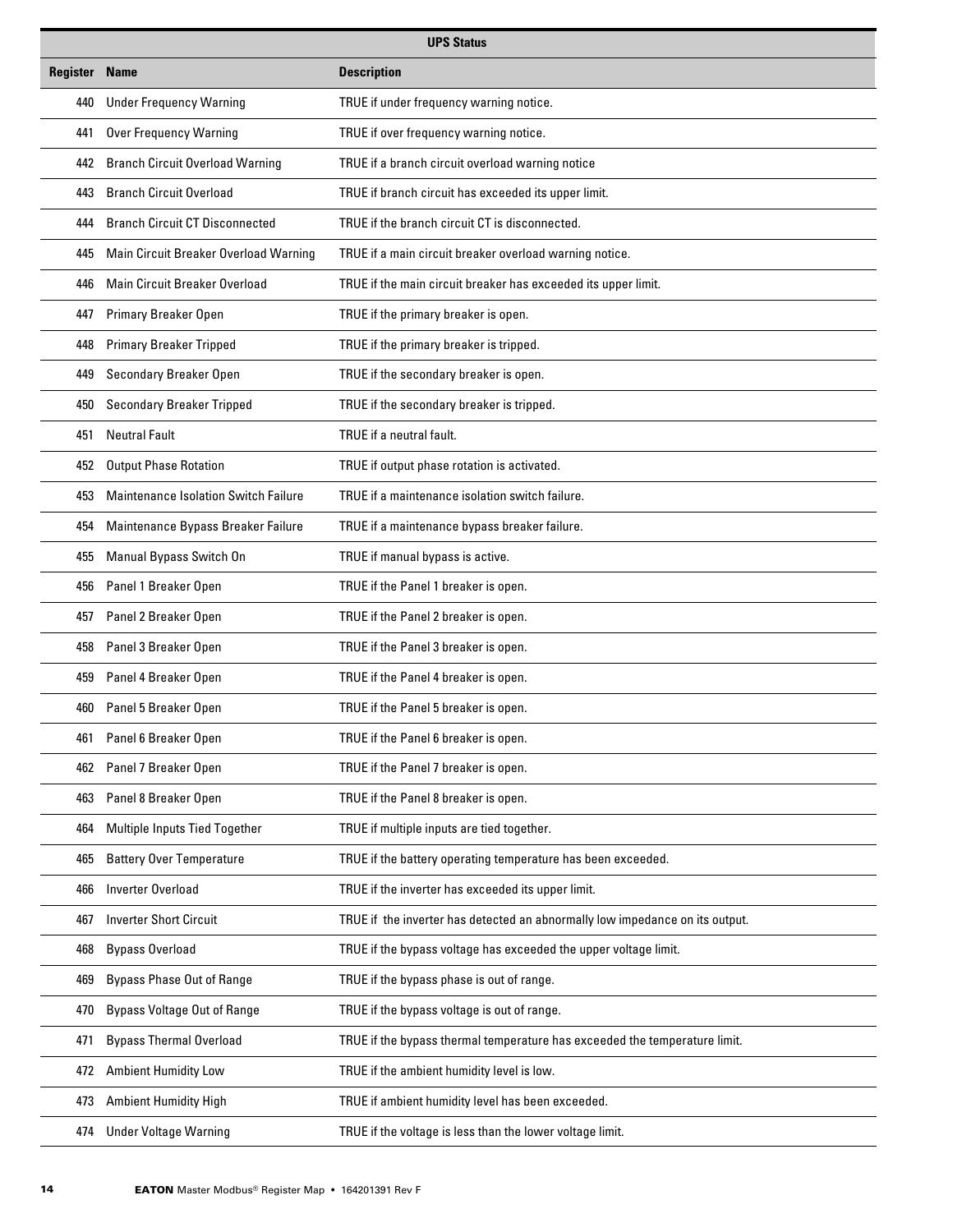| <b>UPS Status</b>    |                                        |                                                                 |  |  |  |
|----------------------|----------------------------------------|-----------------------------------------------------------------|--|--|--|
| <b>Register Name</b> | <b>Description</b>                     |                                                                 |  |  |  |
| 475                  | Over Voltage Warning                   | TRUE if the voltage has exceeded the upper voltage limit.       |  |  |  |
| 476                  | <b>Output Breaker Overload Warning</b> | TRUE if output breaker overload warning notice.                 |  |  |  |
| 477                  | <b>Output Breaker Overload</b>         | TRUE if output breaker overload major alarm.                    |  |  |  |
| 478                  | <b>L1 Low Current Warning</b>          | TRUE if L1 current is less than the lower current limit.        |  |  |  |
| 479                  | L2 Low Current Warning                 | TRUE if L2 current is less than the lower current limit.        |  |  |  |
| 480                  | L3 Low Current Warning                 | TRUE if L3 current is less than the lower current limit.        |  |  |  |
| 481                  | <b>L1 Overcurrent Warning</b>          | TRUE if L1 current has exceeded the upper current limit.        |  |  |  |
| 482                  | L2 Overcurrent Warning                 | TRUE if L2 current has exceeded the upper current limit.        |  |  |  |
| 483                  | L3 Overcurrent Warning                 | TRUE if L3 current has exceeded the upper current limit.        |  |  |  |
| 484                  | Low Load Warning                       | TRUE if the load is less than the lower load limit.             |  |  |  |
| 485                  | <b>Overload Warning</b>                | TRUE if the load limit has been exceeded.                       |  |  |  |
| 486                  | <b>Outlet Overcurrent Warning</b>      | TRUE if outlet overcurrent warning notice.                      |  |  |  |
| 487                  | <b>Outlet Overcurrent Alarm</b>        | TRUE if outlet overcurrent major alarm.                         |  |  |  |
| 488                  | Outlet Under Voltage Warning           | TRUE if the outlet power is less than the lower voltage limit.  |  |  |  |
| 489                  | Outlet Over Voltage Warning            | TRUE if the outlet power has exceeded the upper voltage limit.  |  |  |  |
| 490                  | <b>Ambient OverTemperature Warning</b> | TRUE if the ambient operating temperature has been exceeded.    |  |  |  |
| 491                  | <b>Ambient Over Humidity Warning</b>   | TRUE if the ambient operating humidity level has been exceeded. |  |  |  |
| 492                  | Internal OverTemperature Warning       | TRUE if the internal temperature has been exceeded.             |  |  |  |
| 493                  | <b>Ambient Humidity Low Warning</b>    | TRUE if the ambient humidity level is low.                      |  |  |  |
| 494                  | L1 Over Energy Warning                 | TRUE if L1 over energy warning notice.                          |  |  |  |
| 495                  | L2 Over Energy Warning                 | TRUE if L2 over energy warning notice.                          |  |  |  |
| 496                  | L3 Over Energy Warning                 | TRUE if L3 over energy warning notice.                          |  |  |  |
| 497                  | L1 Over Voltage Warning                | TRUE if L1 voltage has exceeded the upper voltage limit.        |  |  |  |
| 498                  | L2 Over Voltage Warning                | TRUE if L2 voltage has exceeded the upper voltage limit.        |  |  |  |
| 499                  | L3 Over Voltage Warning                | TRUE if L3 voltage has exceeded the upper voltage limit.        |  |  |  |
| 500                  | <b>Breaker Over Energy Warning</b>     | TRUE if breaker over energy warning notice.                     |  |  |  |
| 501                  | <b>Outlet Over Energy Warning</b>      | TRUE if outlet over energy warning notice.                      |  |  |  |
| 502                  | Outlet Over Voltage Alarm              | TRUE if outlet over voltage major alarm.                        |  |  |  |
| 503                  | <b>Over Energy Warning</b>             | TRUE if over energy warning notice.                             |  |  |  |
| 504                  | <b>Group Under Current Warning</b>     | TRUE if group under current warning notice.                     |  |  |  |
| 505                  | <b>Group Over Current Warning</b>      | TRUE if group over current warning notice.                      |  |  |  |
| 506                  | <b>Group Over Current Alarm</b>        | TRUE if group over current major alarm.                         |  |  |  |
| 507                  | <b>Internal Failure Alarm</b>          | TRUE if internal failure major alarm.                           |  |  |  |
| 508                  | <b>Ground Fault Alarm</b>              | TRUE if ground fault major alarm.                               |  |  |  |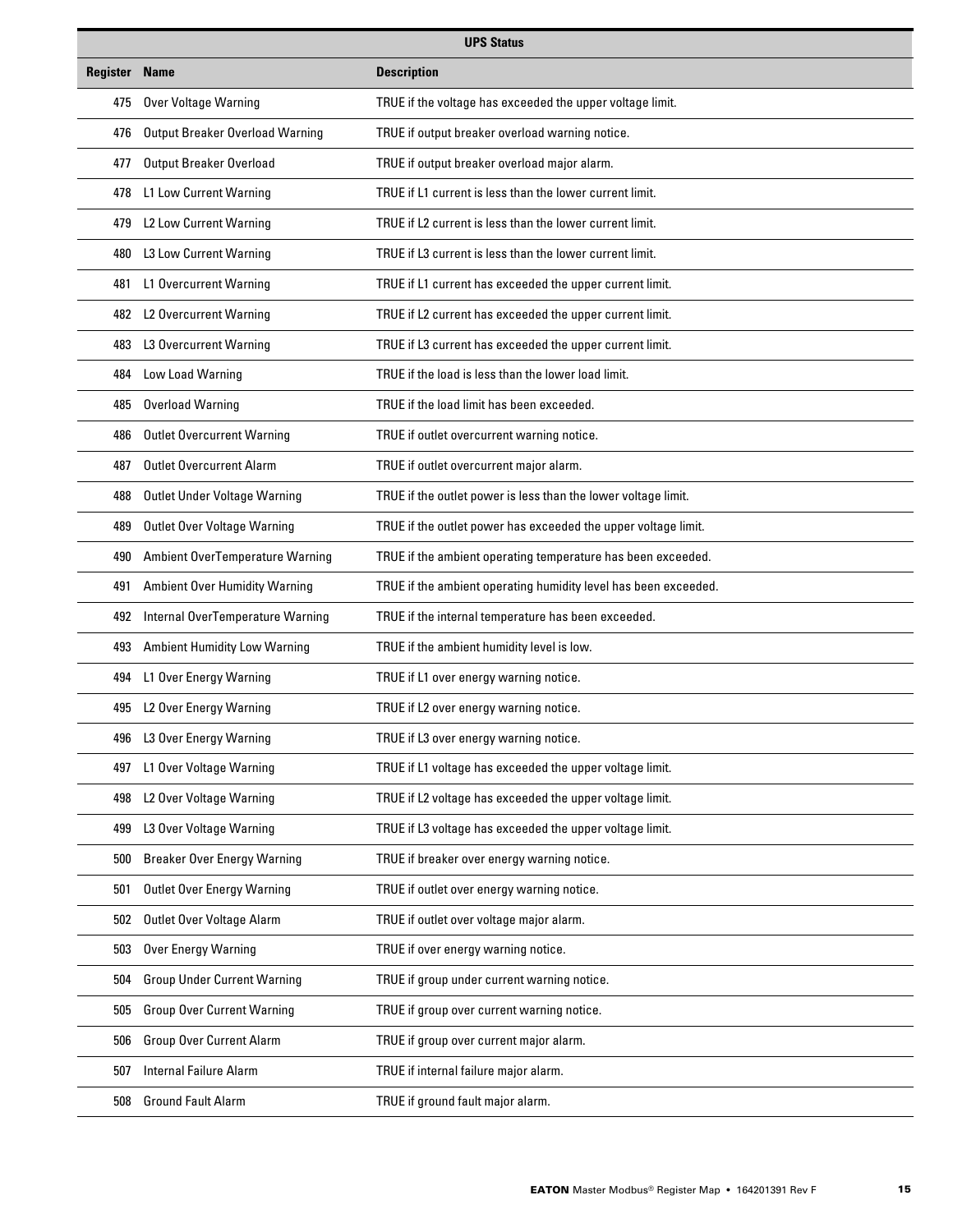# Read Input Registers

### **Modbus Function Code 04**

Input registers start at 30000.

The Powerware Modbus Card converts the data format of the UPS meters to integer format. Apply the appropriate scale value as listed.

|              | <b>Meters</b>                       |              |             |                                                                                                                             |  |
|--------------|-------------------------------------|--------------|-------------|-----------------------------------------------------------------------------------------------------------------------------|--|
| Register     | <b>Meter Name</b>                   | <b>Scale</b> | <b>Unit</b> | <b>Description</b>                                                                                                          |  |
| 0            | Unused                              |              |             | Reserved for Jbus compatibility.                                                                                            |  |
| $\mathbf{1}$ | <b>OUTPUT VOLTS AB</b>              | /10          | Volts       | RMS voltage measured at the output of the UPS (i.e., that applied to the load),                                             |  |
| 2            | <b>OUTPUT VOLTS BC</b>              | /10          | Volts       | measured phase to phase. 'AB' is phase A to B.                                                                              |  |
| 3            | <b>OUTPUT VOLTS CA</b>              | /10          | Volts       |                                                                                                                             |  |
| 4            | <b>INPUT VOLTS AB</b>               | /10          | Volts       | RMS voltage measured at the utility input of the UPS, measured phase to                                                     |  |
| 5            | <b>INPUT VOLTS BC</b>               | /10          | Volts       | phase. 'AB' is phase A to B.                                                                                                |  |
| 6            | INPUT VOLTS CA                      | /10          | Volts       |                                                                                                                             |  |
| 7            | <b>INVERTER VOLTS AB</b>            | /10          | Volts       | RMS voltage measured at the output of the inverter, measured phase to phase.                                                |  |
| 8            | <b>INVERTER VOLTS BC</b>            | /10          | Volts       | `AB' is phase A to B.                                                                                                       |  |
| 9            | <b>INVERTER VOLTS CA</b>            | /10          | Volts       |                                                                                                                             |  |
| 10           | <b>BYPASS VOLTS AB</b>              | /10          | Volts       | RMS voltage measured at the input of the bypass feed, if the UPS has a                                                      |  |
| 11           | <b>BYPASS VOLTS BC</b>              | /10          | Volts       | separate bypass feed, measured phase to phase. `AB' is phase A to B.                                                        |  |
| 12           | <b>BYPASS VOLTS CA</b>              | /10          | Volts       |                                                                                                                             |  |
| 13           | <b>MAIN LOGIC POWER</b>             | /10          | Volts       | Measure of the power supply for the UPS's logic, normally the unregulated<br>supply, measured in DC volts. Service measure. |  |
| 14           | <b>SECONDARY V+ POWER</b>           | /10          | Volts       | Measures of a bipolar supply for UPS control or analog circuits, measured in                                                |  |
| 15           | SECONDARY V- POWER                  | /10          | Volts       | DC volts. Service measures.                                                                                                 |  |
| 16           | INVERTER AVG CURRENT PHASE A        | /10          | Amps        | A measure of the current output from the inverter phases, but not an RMS                                                    |  |
| 17           | INVERTER AVG CURRENT PHASE B        | /10          | Amps        | measure. Service measures.                                                                                                  |  |
| 18           | <b>INVERTER AVG CURRENT PHASE C</b> | /10          | Amps        |                                                                                                                             |  |
| 19           | <b>INPUT CURRENT PHASE A</b>        | /10          | Amps        | A measure of the input phase currents for the UPS, in RMS amps.                                                             |  |
| 20           | <b>INPUT CURRENT PHASE B</b>        | /10          | Amps        |                                                                                                                             |  |
| 21           | <b>INPUT CURRENT PHASE C</b>        | /10          | Amps        |                                                                                                                             |  |
|              | 22 OUTPUT TRUE POWER                | /10          | kW          | Output and input power measurements (units: kW or kVA as appropriate).                                                      |  |
| 23           | <b>INPUT TRUE POWER</b>             | /10          | kW          |                                                                                                                             |  |
| 24           | <b>OUTPUT APPARENT POWER</b>        | /10          | kVA         |                                                                                                                             |  |
| 25           | <b>INPUT APPARENT POWER</b>         | /10          | kVA         |                                                                                                                             |  |
| 26           | OUTPUT POWER FACTOR                 | /100         |             | Dimensionless value, 0.00 to 1.00; values outside this range mean "unknown."                                                |  |
| 27           | <b>INPUT POWER FACTOR</b>           | /100         |             |                                                                                                                             |  |
| 28           | <b>OUTPUT FREQUENCY</b>             | /10          | Hz          | Frequency measurements (Hz).                                                                                                |  |
| 29           | <b>INPUT FREQUENCY</b>              | /10          | Hz          |                                                                                                                             |  |
| 30           | <b>INVERTER FREQUENCY</b>           | /10          | Hz          |                                                                                                                             |  |
| 31           | <b>BYPASS FREQUENCY</b>             | /10          | Hz          |                                                                                                                             |  |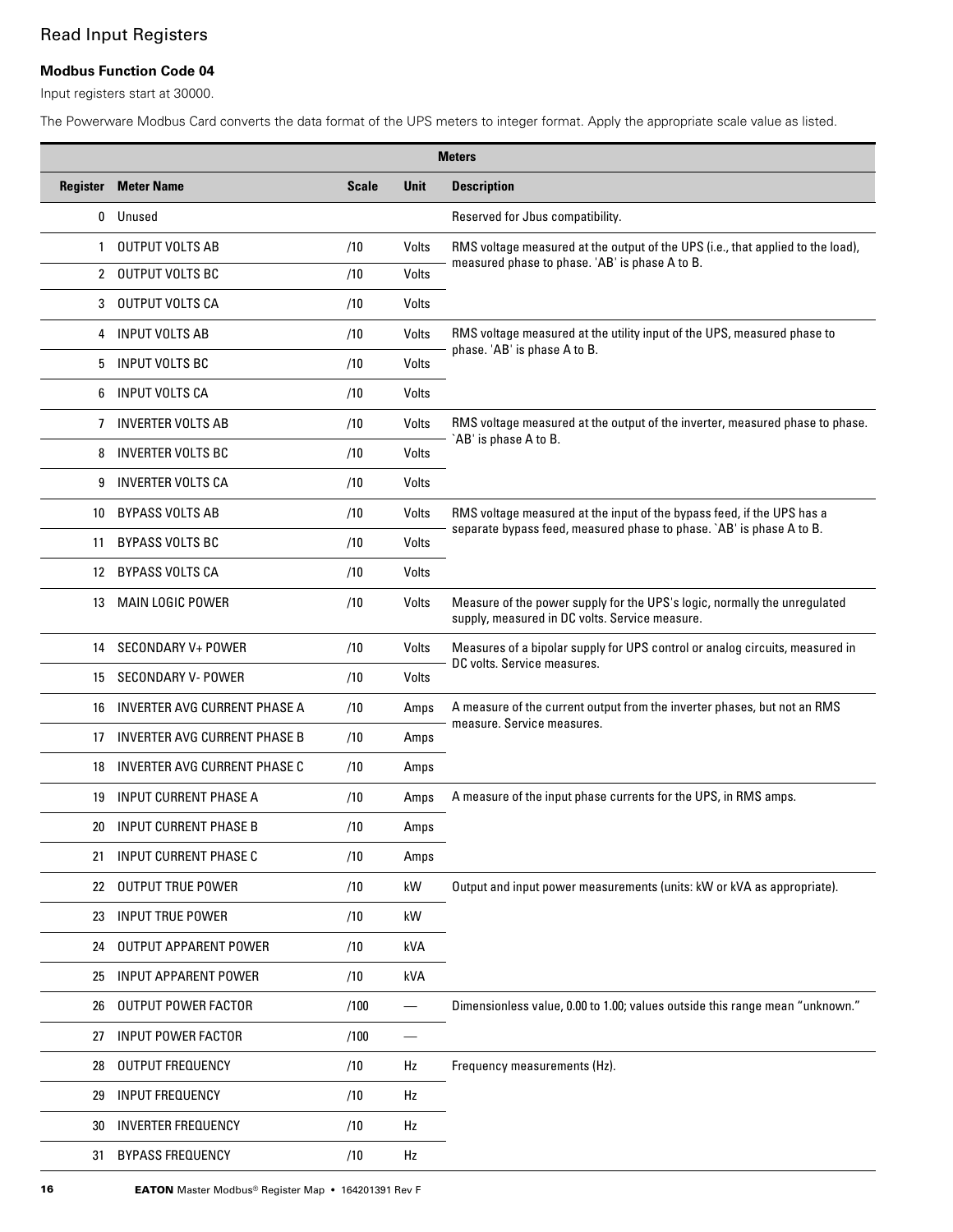| <b>Meters</b> |                                |              |                       |                                                                                                                                                              |
|---------------|--------------------------------|--------------|-----------------------|--------------------------------------------------------------------------------------------------------------------------------------------------------------|
| Register      | <b>Meter Name</b>              | <b>Scale</b> | <b>Unit</b>           | <b>Description</b>                                                                                                                                           |
| 32            | DC LINK VOLTS                  | /10          | Volts                 | DC voltage rectifier to inverter. Service measure.                                                                                                           |
| 33            | <b>BATTERY CURRENT</b>         | /10          | Amps                  | Battery measurements; discharge current is a negative current reading.                                                                                       |
| 34            | <b>BATTERY VOLTAGE</b>         | /10          | Volts                 | DC amps or volts.                                                                                                                                            |
| 35            | % BATTERY LEFT                 | /10          | %                     | Percentage of useful stored energy remaining (0% is fully discharged).                                                                                       |
| 36            | <b>BATTERY TIME REMAINING</b>  | /10          | Min                   | Estimated minutes until DCUV for the current load and state of charge of the<br>battery (even if not "On Battery").                                          |
| 37            | <b>BATTERY CHARGE TIME</b>     | /10          | Min                   | Estimated minutes required to fully charge (float) the battery.                                                                                              |
| 38            | PEAK INVERTER CURRENT PHASE A  | /10          | Amps                  | A measure of the inverter output peak phase current values. Service                                                                                          |
| 39            | PEAK INVERTER CURRENT PHASE B  | /10          | Amps                  | measures.                                                                                                                                                    |
| 40            | PEAK INVERTER CURRENT PHASE C  | /10          | Amps                  |                                                                                                                                                              |
| 41            | AVG INPUT I 3 PHASE SUM        | /10          | Amps                  | Average sum of the 3 phase input currents. Service measure.                                                                                                  |
| 42            | Unused                         |              |                       |                                                                                                                                                              |
| 43            | <b>INPUT CURRENT BAR CHART</b> | /10          | Amps                  | To compare against input phase currents. RMS amps.                                                                                                           |
| 44            | Unused                         |              |                       |                                                                                                                                                              |
| 45            | DC VOLTS BAR CHART             | /10          | Volts                 | To compare against DC link volts. DC volts. Service measure.                                                                                                 |
| 46            | Unused                         |              |                       |                                                                                                                                                              |
| 47            | <b>BATTERY I BAR CHART</b>     | /10          | Amps                  | Value is for 100% rated battery discharge current. DC amps.                                                                                                  |
| 48            | Unused                         |              |                       |                                                                                                                                                              |
| 49            | Unused                         |              |                       |                                                                                                                                                              |
| 50            | Unused                         |              |                       |                                                                                                                                                              |
| 51            | Unused                         |              |                       |                                                                                                                                                              |
| 52            | Unused                         |              |                       |                                                                                                                                                              |
| 53            | Unused                         |              |                       |                                                                                                                                                              |
| 54            | <b>BYPASS VOLTS PHASE A</b>    | /10          | Volts                 | RMS voltage measured at the input of the bypass feed, if the UPS has a                                                                                       |
| 55            | <b>BYPASS VOLTS PHASE B</b>    | /10          | Volts                 | separate bypass feed, measured line to neutral.                                                                                                              |
| 56            | <b>BYPASS VOLTS PHASE C</b>    | /10          | Volts                 |                                                                                                                                                              |
| 57            | <b>INPUT VOLTS PHASE A</b>     | /10          | Volts                 | RMS voltage measured at the utility input of the UPS, measured phase to                                                                                      |
| 58            | <b>INPUT VOLTS PHASE B</b>     | /10          | Volts                 | neutral.                                                                                                                                                     |
| 59            | <b>INPUT VOLTS PHASE C</b>     | /10          | Volts                 |                                                                                                                                                              |
| 60            | <b>INVERTER VOLTS PHASE A</b>  | /10          | Volts                 | Apparent inverter output phase voltages, measured phase to neutral (may be<br>scaled by transformer to nearly match output volts while on inverter). Though  |
| 61            | INVERTER VOLTS PHASE B         | /10          | Volts                 | these should be just service measures, some older UPSs report these instead<br>of output volts per phase; note in this case there may be differences between |
| 62            | <b>INVERTER VOLTS PHASE C</b>  | /10          | Volts                 | these readings and the actual output voltage seen by the load (e.g., when the<br>output breaker is open).                                                    |
| 63            | <b>AMBIENT TEMPERATURE</b>     | /10          | $^{\circ} \texttt{C}$ | Temperature measurement, in degrees Centigrade.                                                                                                              |
| 64            | <b>HEATSINK TEMPERATURE</b>    | /10          | $^{\circ}$ C          | At main power unit in the module; normally, the inverter.                                                                                                    |
| 65            | POWER SUPPLY TEMPERATURE       | /10          | $^{\circ}{\tt C}$     | Could be rectifier, charger, boost converter, or control power supply.                                                                                       |